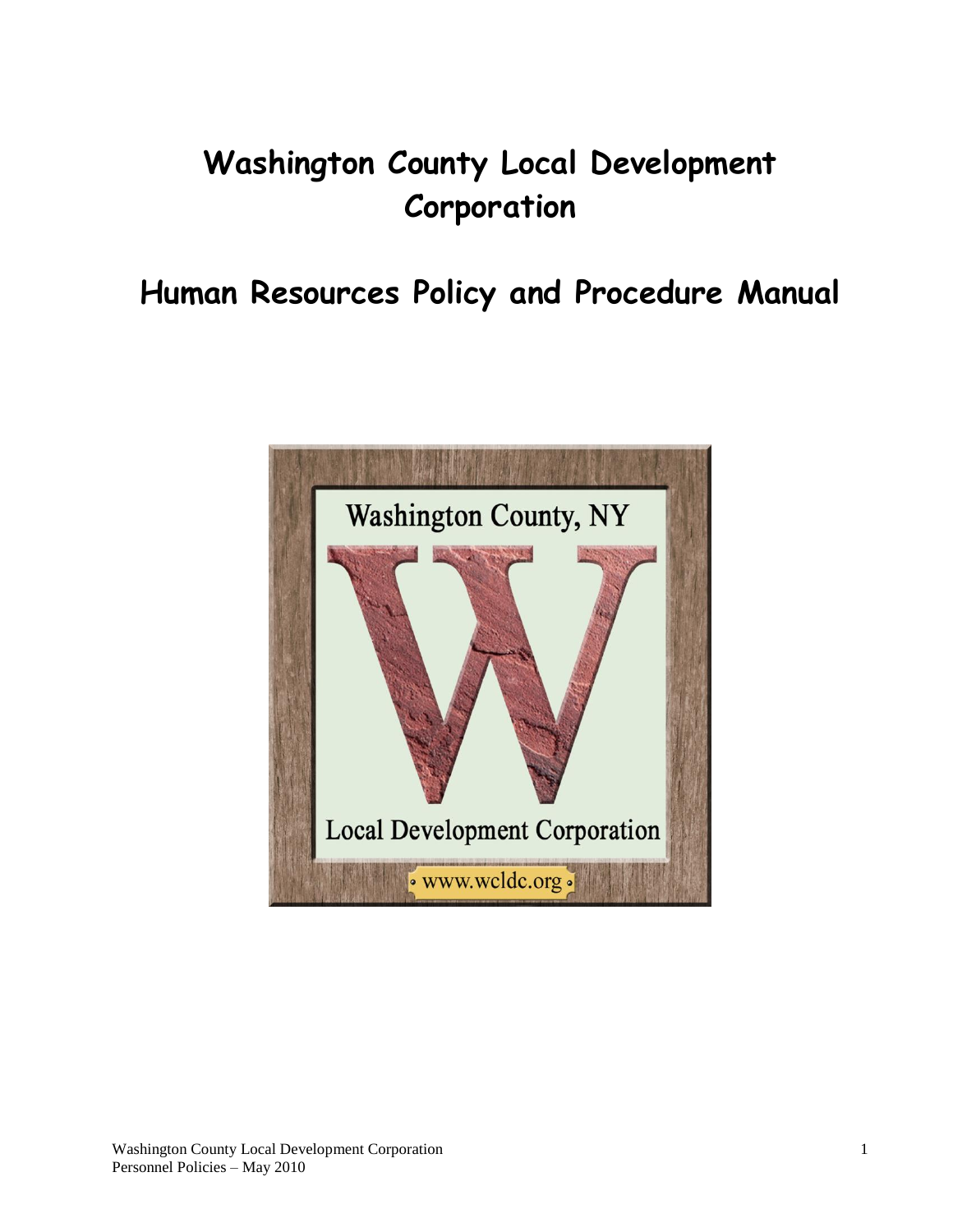# Personnel Policy Manual

Washington County Local Development Corporation is a Non-Profit organization serving Washington County. LDC is designed to be the central Community Action Agency to improve the development of human resources in the County. We seek to increase the participation of County residents in all processes of community life – economic, social, and political and to change institutions in becoming more responsive to the needs of low income residents. We strive to see a more equitable distribution of the community's opportunities and resources.

Washington County Local Development Corporation has developed this Human Resources manual to assist employees in clearly understanding our expectations, their responsibilities, and the other advantages of being in our employ. They reflect our desire to provide employees with sound employment practices and a healthy work environment.

We value our employees and have developed policies in order to assist them in their personal and professional life. We are committed to providing the resources, support and reinforcement necessary for successful job performance. In order to meet the goals of the LDC and the various services provided, we expect our employees to care about and value their work, to be reliable, to respect all customers and co-workers and to come willing to work as part of a team.

This Human Resources Policy & Procedure Manual is not a contract of employment and Washington County Local Development Corporation reserves the right to modify this manual with approval by the Washington County LDC Board of Directors.

### Non-Discrimination

It is our policy to fill vacancies with the best-qualified candidate. We do not discriminate in hiring or employment procedures against any applicant because of race, sex, creed, color, disability or national origin.

# Employee Status

Your employment with Washington County Local Development Corporation is a voluntary one and is subject to termination by you or LDC at will, with or without cause, and with or without notice, at any time. Nothing in these policies shall be interpreted to be in conflict with or to eliminate or modify in any way the employment-at-will status of LDC, Inc. employees.

These personnel policies are not intended to be a contract of employment or a legal document.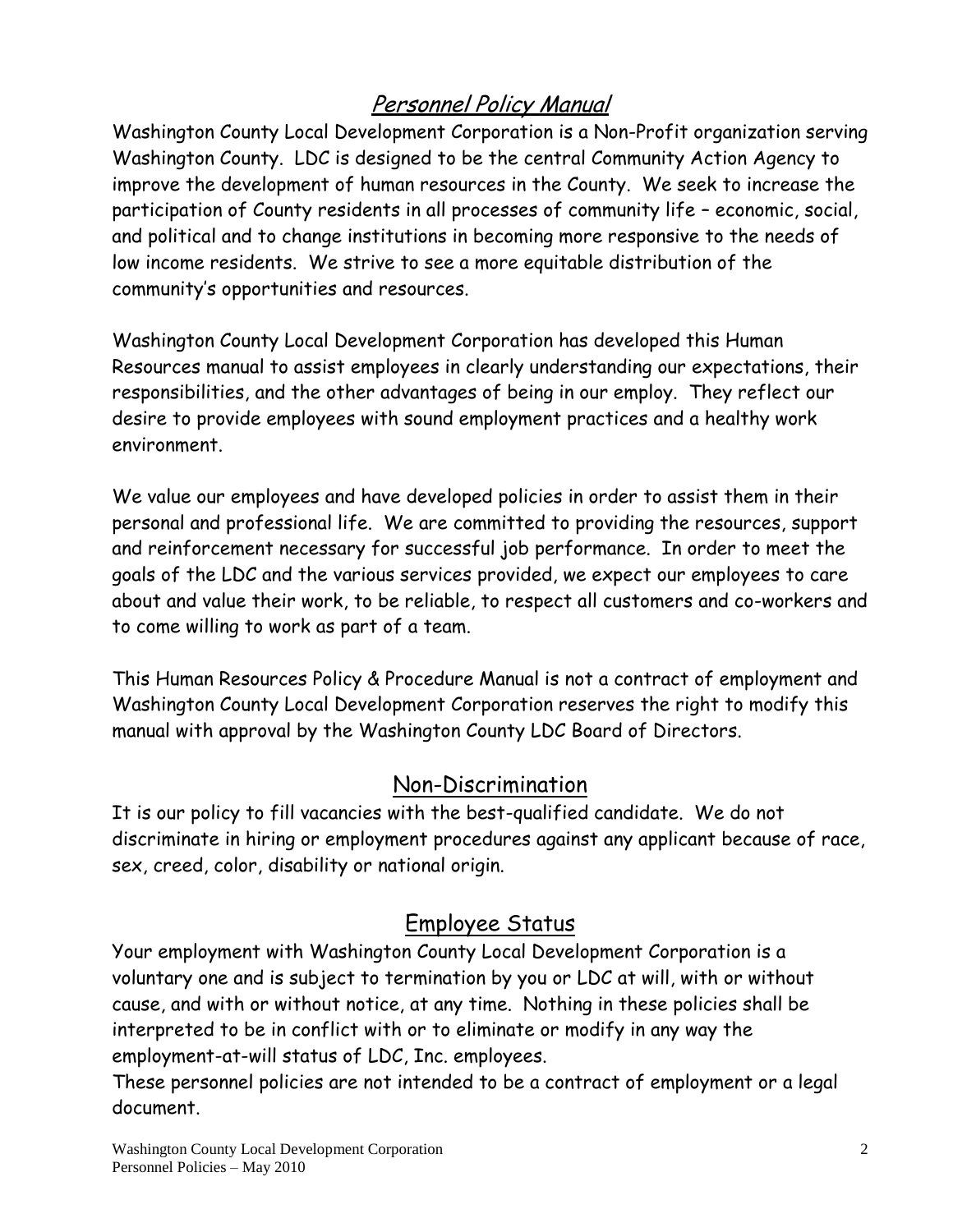### **Employee Status – Exempt, Salaried/Non-Exempt and Non-Exempt**

In accordance with the Fair Labor Standards Act Washington County Local Development Corporation Exempt positions: Executive Director/President Office Coordinator Non-Exempt positions: Empire Zone Coordinator Economic Development Assistant Clerical Assistant

### **Reporting of Employee Work Time**

The work week at Washington County LDC begins at 12:01 am Thursday and ends at 12 midnight Wednesday with a two week pay period schedule.

Time sheets must be submitted on the Wednesday ending each pay period and must report time worked as follows:

Non-exempt employee's vacation, sick and personal leave as identified in this personnel manual will be recorded in 60 minute (1 hour) increments only, and pre-approved overtime should be recorded and will be paid in 30-minute increments. All non-exempt employees, without exception, must abide by the following:

- All additional hours beyond regularly scheduled hours, must be approved in advance. Wages, including applicable overtime, for non exempt personnel shall be paid for all hours recorded on the time clock in 15 minute segments less unpaid meal periods.
- Tardiness, which is not reported before the start of duty, will not be excused or covered by benefit time unless there is an unusual or emergency circumstance, which did not allow for notification. Employees are not to flex their work schedule in order to accommodate late punches without authorization.
- Employees who are late on a regular basis will be counseled and, if the conduct continues, will be disciplined in accordance with County policy. In addition, if an employee has no compensatory, vacation or personal time to apply against late punch in the morning or early punch in the evening he or she will be docked (taken off the payroll) for the time not worked.
- Unexcused tardiness will be subject to progressive discipline up to and including termination.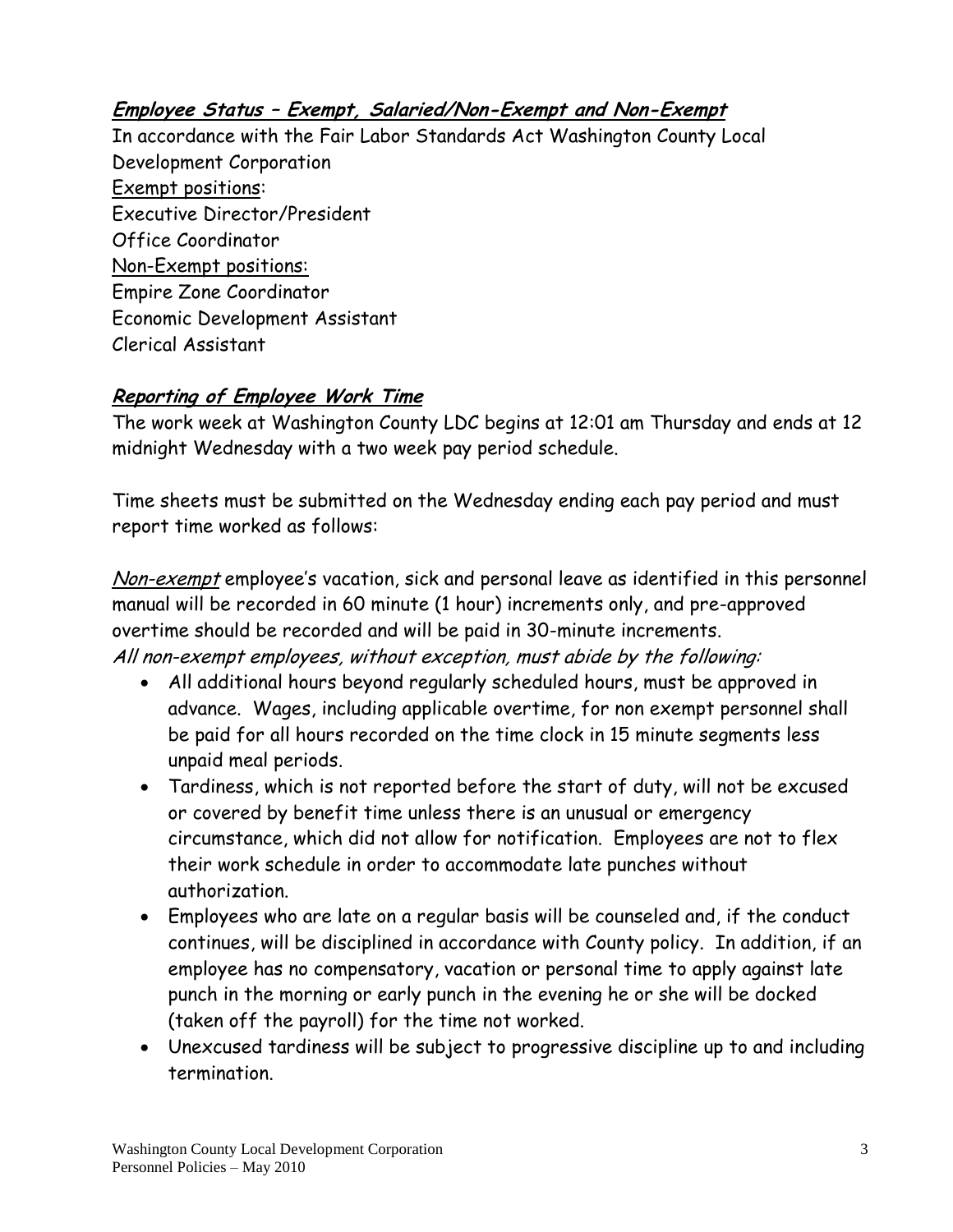Falsification of information or destruction of time cards or clock is a violation of County rules and will be the subject of disciplinary action up to and including termination.

Exempt employee's vacation, sick and personal leave will not be recorded in 60-minute (1 hour) increments but should be reported in full day increments only. Pay will be based on salary rather than an hourly rate. Overtime hours are not applicable. Salaried/Non-Exempt employee's vacation, sick and personal leave will be recorded in full day increments only. Pay will be based on salary rather than an hourly rate. Preapproved overtime should be recorded and paid in 30-minute increments when applicable.

### **Financial Compensation**

Financial compensation will be paid bi-weekly. The pay period will end on a Wednesday, with completed time sheets due to the fiscal office by the end of the Wednesday workday.

Paychecks will be distributed to staff by the Executive Director or designee. Paychecks will be mailed upon written request to the employee's supervisor and fiscal department. There will be no advances or loans on any employee's salary or financial compensation.

No annual increment of pay shall be automatic nor granted without the written recommendation of the Executive Director, and in the event one or more annual increments are not granted, they may accrue until the number of annual increments permitted are exhausted. No employee shall be eligible for more than one step increase each fiscal year.

### **Overtime and Flex Time**

All overtime must be at the request of the LDC and have prior written approval of the immediate supervisor or in their absence the Executive Director or Officer of the Corporation. Failure to get authorization could result in the implementation of progressive disciplinary action, including possible immediate termination.

In compliance with the Fair Labor Standards Act, all non-exempt employees will receive compensation at the rate of time and a half for all hours worked over a 40 hour week, which have been authorized in writing in advance.

Washington County LDC allows flextime to non-exempt employees in lieu of pay for authorized and supervised overtime, in accordance with the Fair Labor Standards Act.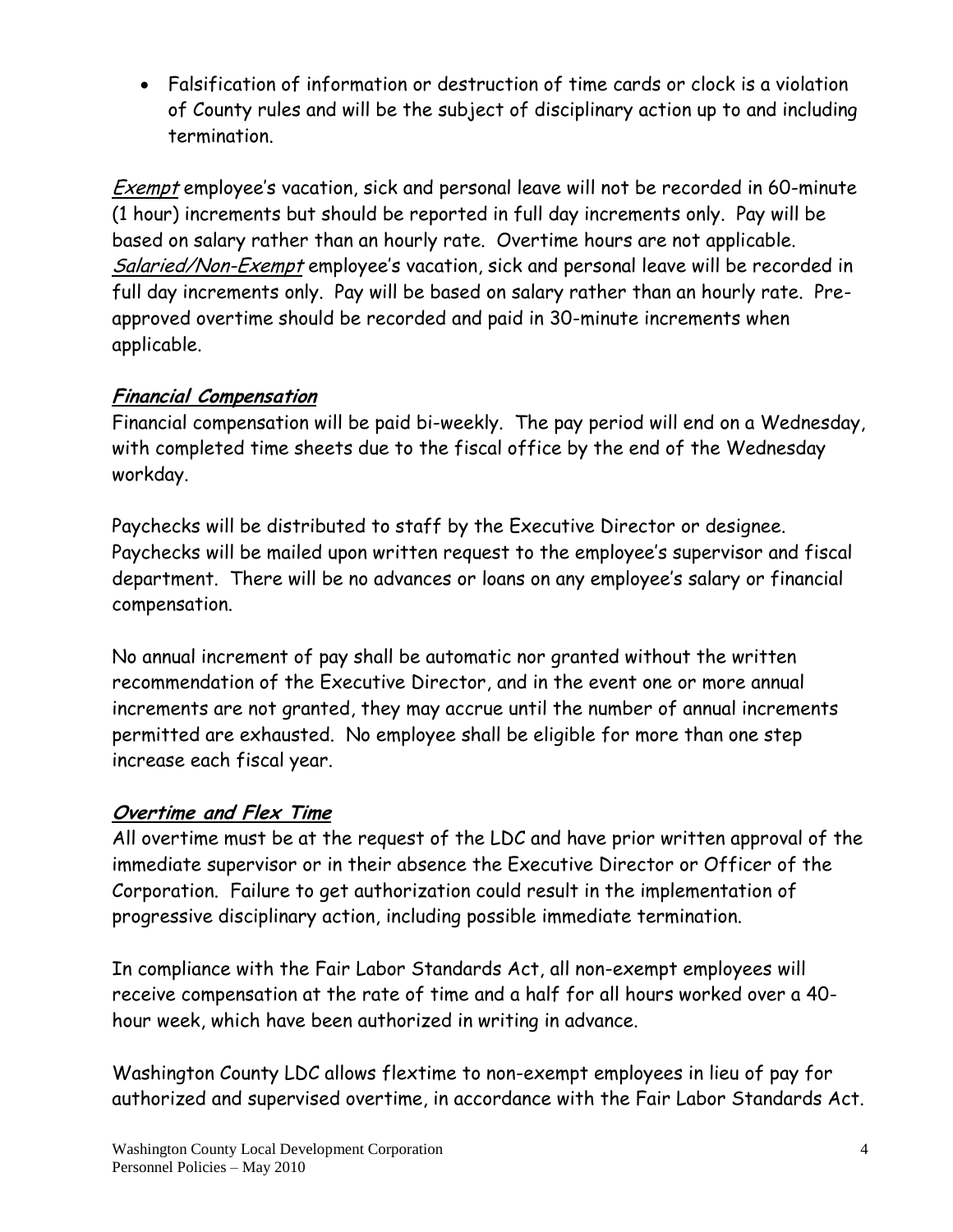The scheduling of flextime must be approved by the Executive Director in writing, and must be taken within the same 35-hour week that the time is accrued. Any deviation from this must be put in writing and approved by the Executive Director.

Flextime is awarded in equitable time periods and only for activities directly related to Washington County LDC programs.

### Compensatory/Call-In Time

- Call in time shall be calculated from the time the employee "clocks in" at the work site until the employee "clocks out".
- In the event an employee is called in during scheduled benefit time off, actual time worked shall be used to calculate use of benefit time (the Executive Director shall grant compensatory benefit time equivalent to the time worked.)
- Call in must be made by the Executive Director or other supervisor so authorized by the Executive Director.

On occasion it may be to the benefit of the Corporation and the employee to earn compensated time-in-lieu of pay. Compensated time will be calculated by the following method: any thirty-five (35) hour employee will earn one hour of compensated time for each hour worked. The only exception to this is if an employee earns and uses compensated time within the same pay period, then compensated time will be calculated at straight time. Pay periods start on a Thursday and end on Wednesday at midnight. The maximum amount of compensated time that an employee can accrue is twenty-four (24) hours.

# Employee Conduct/Expectations

#### **Criminal Records**

We do not consider a criminal record automatic or conclusive indication of a person's character and will consider each case and individual separately and in terms of the job he/she is asked to perform except where mandated by law.

#### **Employee Conduct**

Each employee is expected to conduct himself/herself at all times in a manner befitting his/her status as an employee. Employees are considered representatives of the corporation and its philosophy. It is our expectation that an employee's words and actions will reflect this at all times.

Profane and inappropriate language will not be tolerated during interactions and/or activities, with county constituents or co-workers.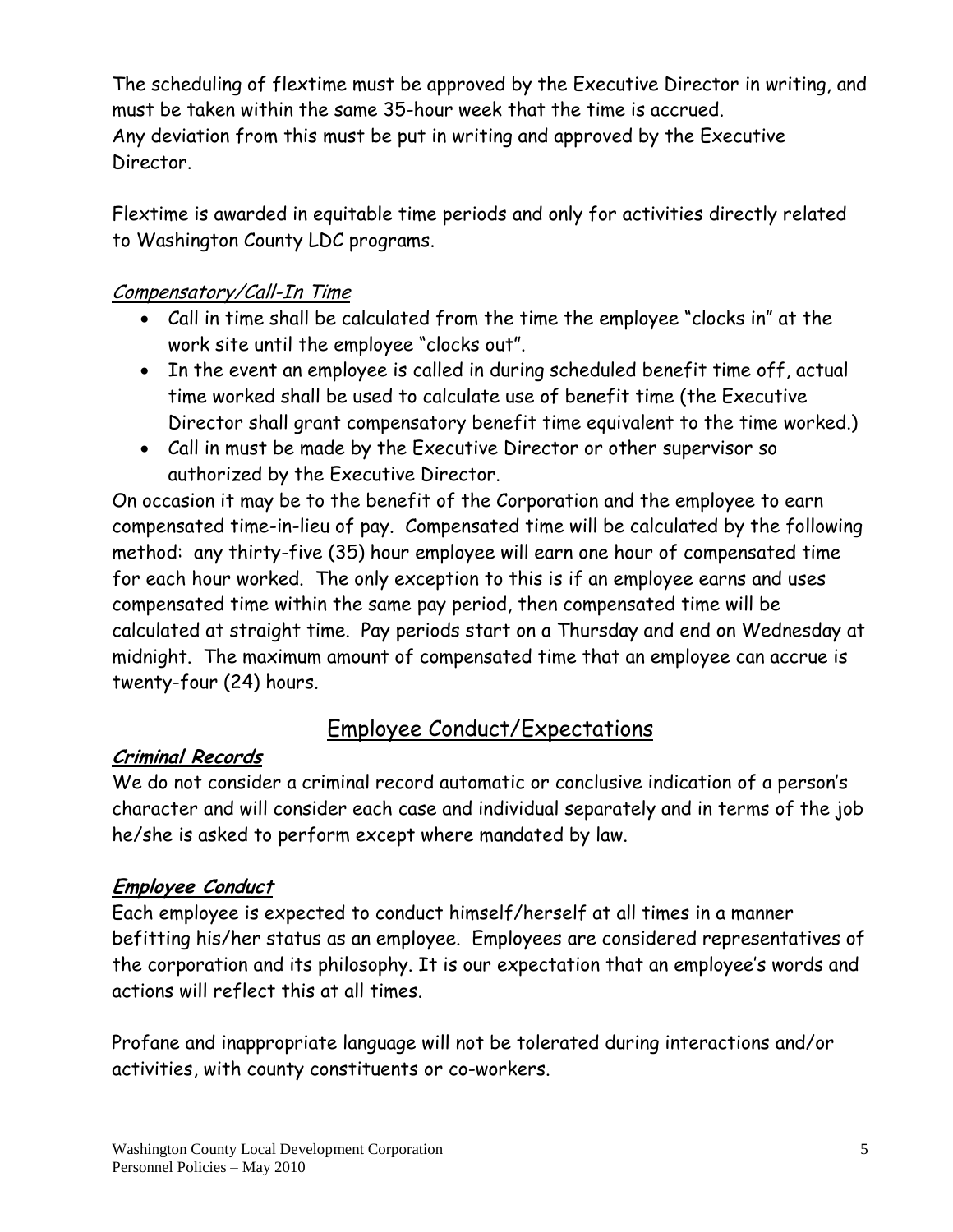Failure to interact courteously and tactfully with administration, managers, coworkers and/or vendors to the point that morale suffers may be grounds for termination.

Sexual harassment and acts that create a hostile work environment are a violation of both New York State and Federal laws and stands in direct opposition to the LDC's policy. All employees must avoid offensive or inappropriate behavior at work and are responsible for assuring that the work place is free from harassment at all times.

Any information, which has been received by an employee on a confidential basis, must be maintained in confidence.

An employee wishing to take part in any public demonstration must do so on his/her own time and in his/her capacity as a private citizen, not as an employee of the corporation.

An employee may not speak to the press as an official spokesperson of Washington County LDC without prior clearance from the Executive Director. All inquiries from the press should be referred to the Executive Director.

Any deviation from this policy will be considered a serious infraction and may result in immediate termination.

### **Ethical Conduct**

As with any employee, much of the material with which we work is confidential in nature. Disclosure of confidential information or material through carelessness or deliberate action can result in disciplinary proceedings. Employees should consider that certain types of secondary employment could create conflicts with their position with Washington County. Employees shall not directly or indirectly, solicit any gifts; accept or receive any gift having a value of seventy-five dollars or more, whether in the form of money, services, loan, travel, entertainment, hospitality, thing or promise, or any other form, under circumstances in which it could reasonably be expected to influence the employee, in the performance of his or her official duties or was intended as a reward for any official action on his or her part.

### **Employee Safety**

It is the policy of Washington County LDC to provide a safe and healthy work environment for all employees and complies with all OSHA and Workplace Safety Guidelines. Specific policies and procedures are located in the program's policy and procedure manual. It is considered to be a personal job responsibility of each and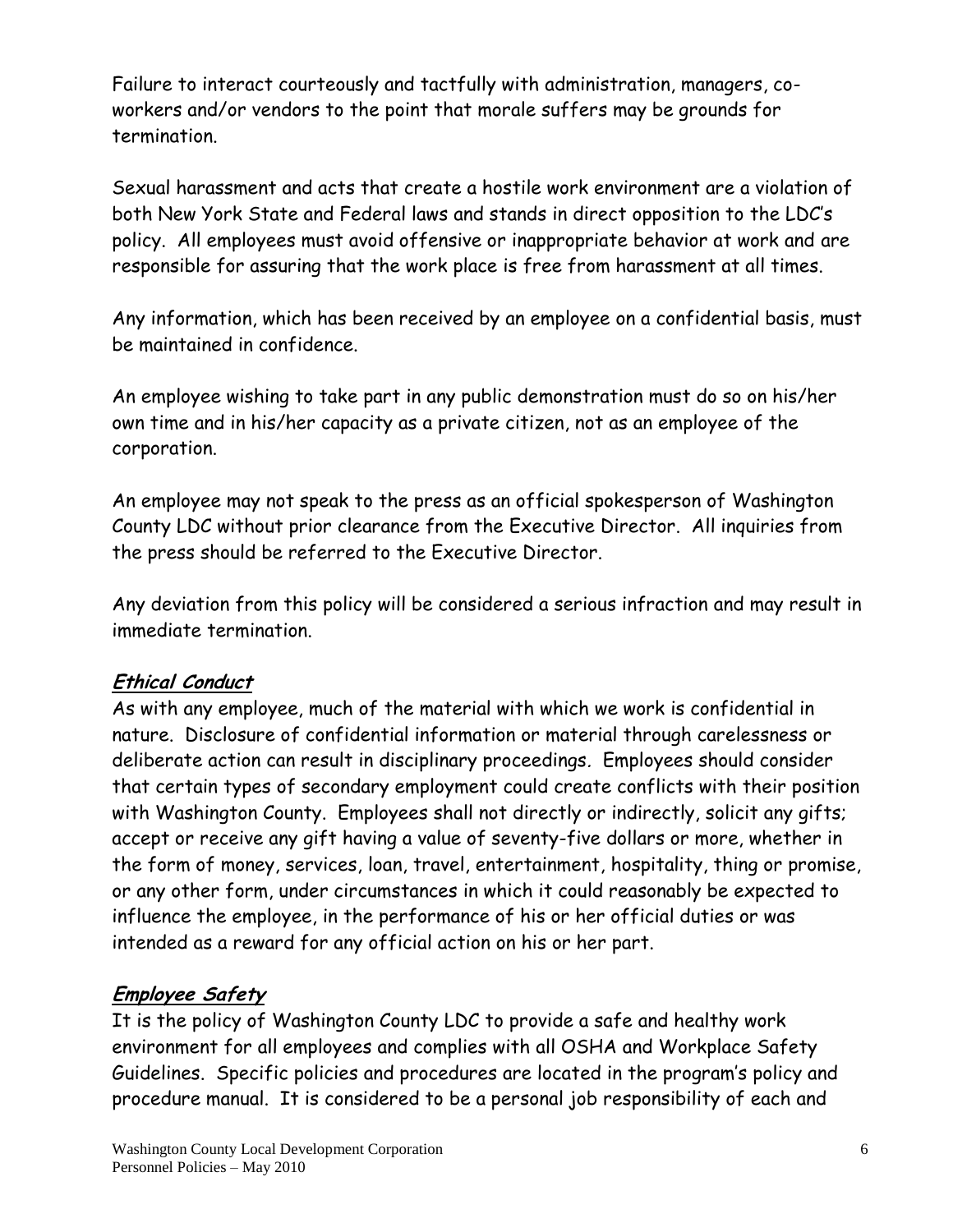every employee to be aware of their surroundings, and work to maintain the safest possible environment at all times.

All building safety or environmental concerns will be immediately reported to the employee's Supervisor, and subsequently to the Executive Director or designee. It is the corporation's policy to resolve these issues as soon as possible. Therefore, any such concerns must be reported and addressed internally, prior to involving any outside department. Departments located in "County" facilities – employees must notify their Executive Director to handle.

Repeated failure to adhere with safety policies and guidelines may have a negative effect on employee performance appraisals.

No part of this policy should be construed to diminish in any way, the rights or protections granted employees under OSHA, or related Acts or Regulations.

### **Violence in the Workplace**

### **Prohibited activities:**

The following are some of the activities prohibited by this policy. This list is meant as a guide and is not exhaustive. Any conduct which is reported as violent or potentially violent shall be investigated.

- Threats: direct or indirect communications to another by conduct, writing, etc. which may be perceived as intent to cause harm to another's health, safety, or property.
- Physical attacks: a person using physical force to harm or injure another, whether or not the attack results in bodily injury.
- Frequent use of abusive language.
- Belligerent actions or activity toward others.
- Intimidation or harassment of others.
- Theft or sabotage of County and/or corporation property.
- Physical confrontations.
- Property destruction.
- Use of a weapon.

### **Executive Director's Responsibilities:**

- Monitor the work environment on a daily basis for signs of inappropriate behavior.
- Counsel employees on types of prohibited behavior.
- Take steps to appropriately intervene where prohibited acts are observed. Document and report any incidents when they are observed /reported so they can be appropriately investigated.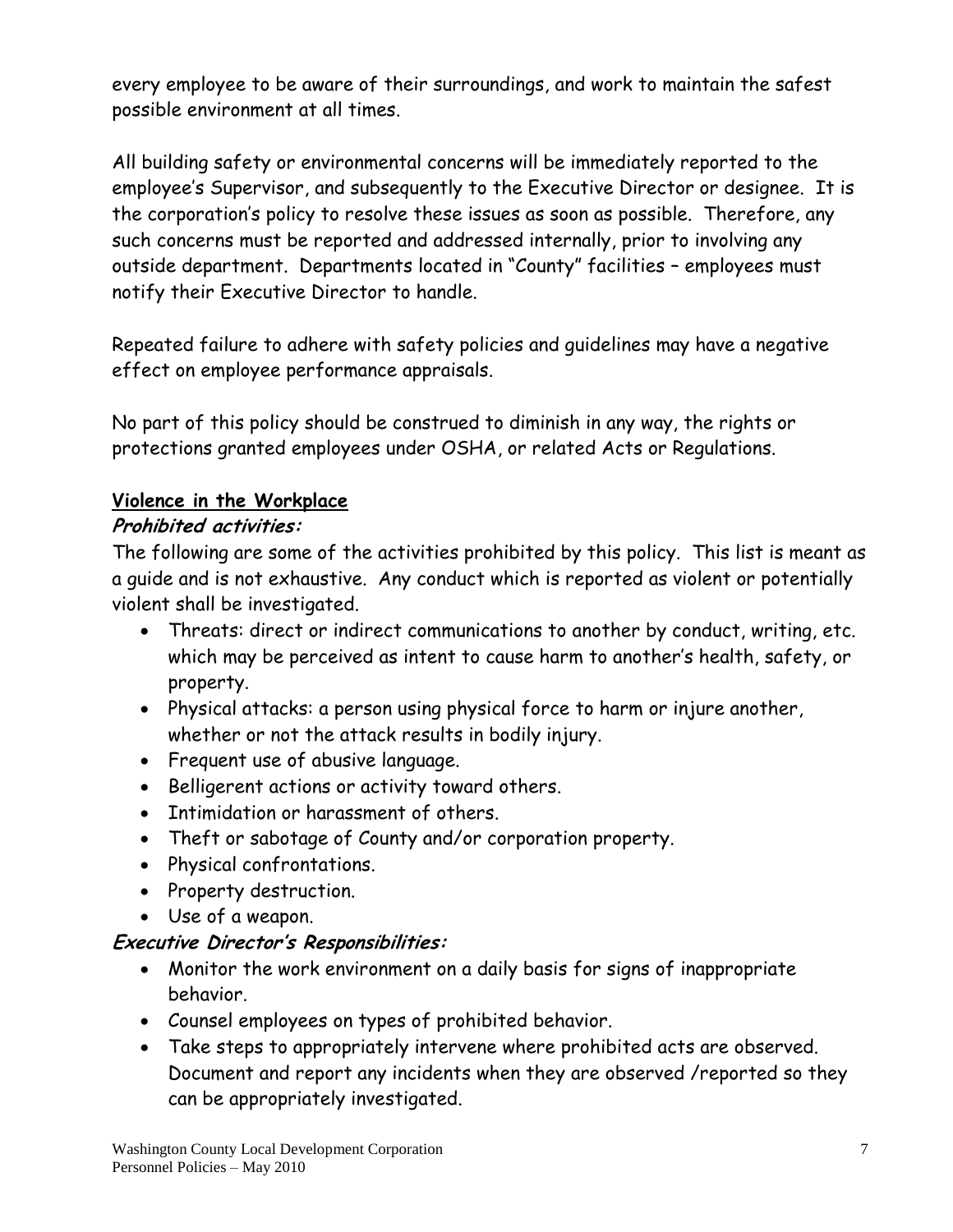- Take immediate action to limit contact between individuals when misconduct is observed or reported.
- Report instances of workplace violence and the results of investigations thereof to the Safety Officer and County Administrator or personnel Officer via the standard incident report form.

### **Employee's Responsibilities:**

- Refrain from engaging in or the encouragement of acts that could be perceived as threatening or violent.
- Report any threats of violence to a supervisor via the standard incident report form. If the Executive Director is involved in the threat, report it to the next level of management.
- Encourage individuals who confide that he or she is a victim to report the incident to the executive Director.

In those situations where potential criminal activities exist, referral to the appropriate law enforcement agency will be made. Referral and acceptance by law enforcement and the prosecution of criminal charges will not relieve the Executive Director of responsibility of adherence to this policy. Criminal investigations will, however, take precedence over corporation investigations. In suitable circumstances, the criminal investigation may substitute for the Department Head's investigation.

It is the responsibility of the Executive Director and Personnel Officer to conduct a follow-up inquiry to ensure the behavior has not resumed and the victim has not suffered any retaliation by the aggressor or others.

### **Partisan Political Activity**

Employment in the Washington County LDC may not be offered as a consideration or reward for the support or defeat of any political party or candidate for public office, nor may any person, in their capacity as an employee, engage in partisan political activity.

Any violation of this policy will result in immediate discipline including suspension and/or termination.

### **Acceptance of Gifts and Gratuities**

Washington County LDC staff is prohibited from accepting gifts, money or gratuities:

- From any person or agency performing services under contract, or
- From persons or family members who are otherwise in a position to benefit from the actions of any employee or board member. "Family" is defined as the spouse of an employee or one not further removed by blood than uncle or aunt of the employee or the employee's spouse.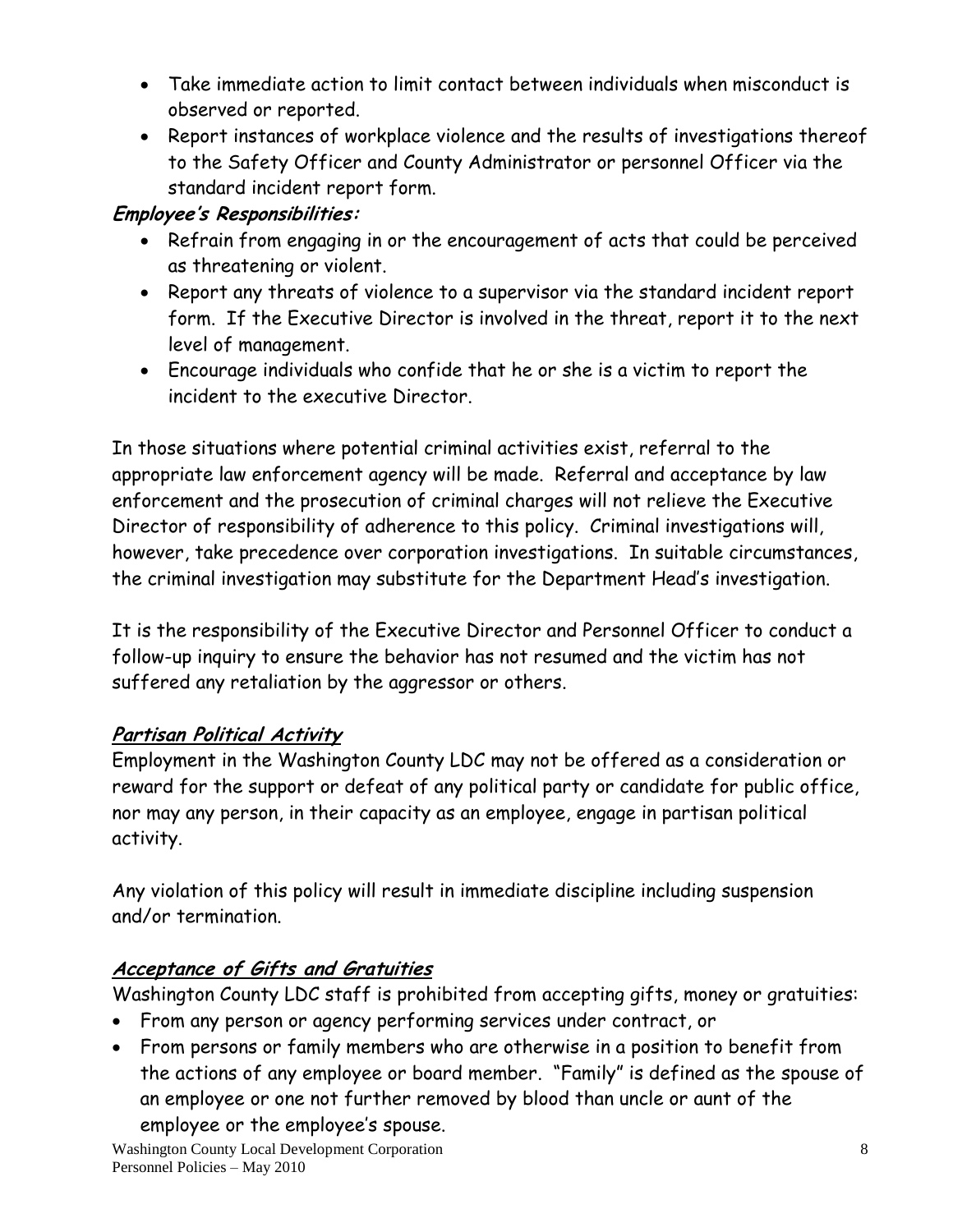Any violation of this policy may result in immediate suspension and/or a recommendation for termination.

#### **Telephone calls/Visitors**

Courteous telephone handling and pleasant manners are among the basic fundamentals of sound public relations. For all non-job related phone calls the employee must use a pay telephone.

An employee may have visitors during their break times but visits during work hours are discouraged. If an employee does have a visitor during work hours the visit should be of absolute necessity and brief.

#### **Personal Belongings**

Each employee is provided a work area. Subject to the Executive Director's approval and space restrictions, employees may bring items such as pictures, knick-knacks, flowers, etc. However, the corporation assumes no responsibility for these items and will not replace them if broken or stolen.

#### **End of the work day/closing the office building**

At the end of each work day, all electrical equipment should be turned off and all doors locked. Papers of confidential nature involving Corporation business should be placed in a desk or file and properly secured.

Closing the office building due to unusual circumstances will be done at eh discretion of the Chairman of the Board of Supervisors. Employees who feel they should leave must use comp time, personal time, vacation time or make up the time during the following three weeks.

Employees have the option of staying to the end of their normal workday. Employees who must stay, due to the nature of their job responsibilities will be paid at their regular rate. When an employee cannot get to work due to conditions in his or her area and the building is open, the employee has the option of using comp, personal, vacation time or unpaid leave.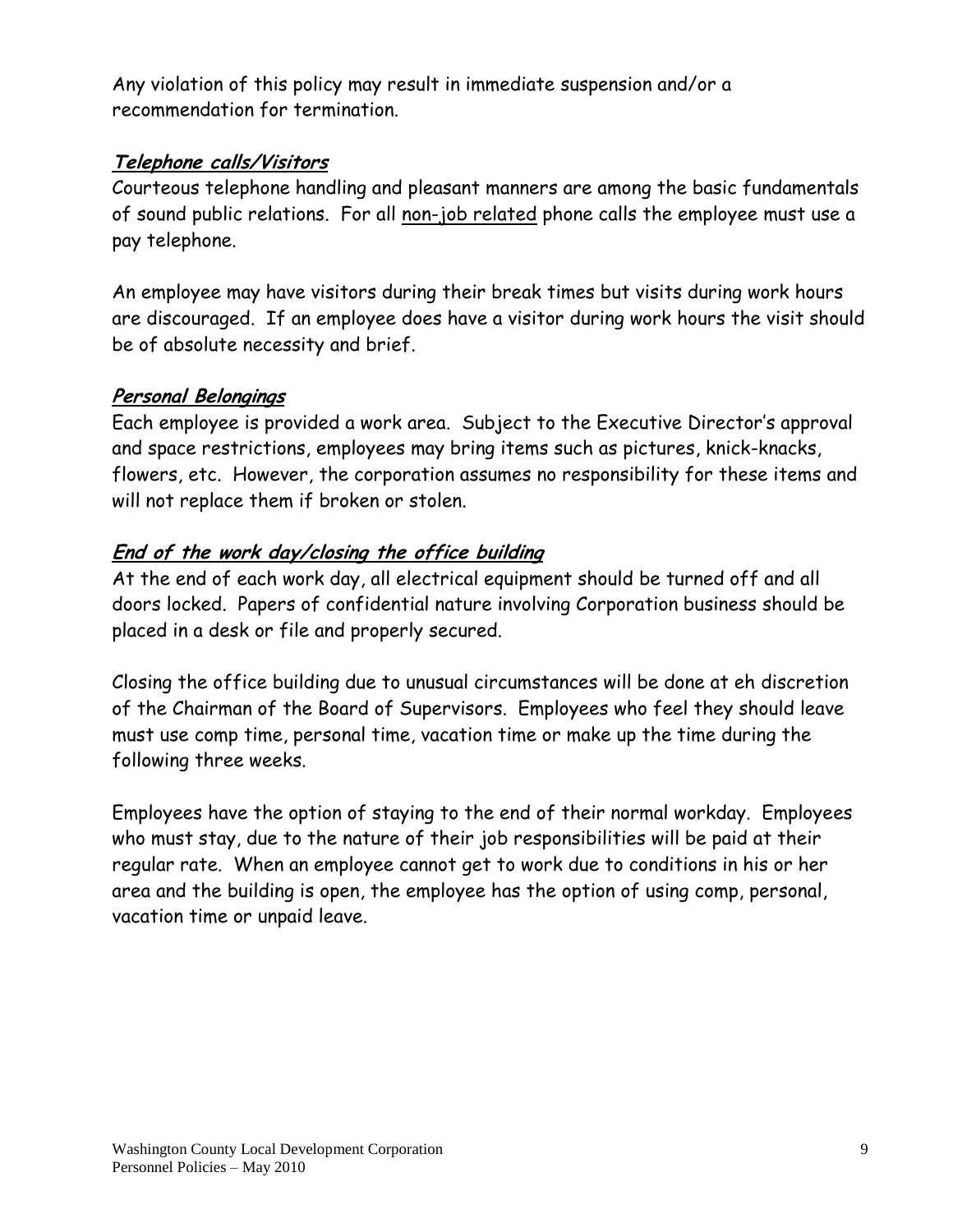# **Conflict of Interest and Nepotism**

### **Conflict of Interest Policy for Directors, Officers, Senior Management, and other staff as Determined by the Executive Director in coordination with the Board of Directors.**

#### **SECTION 1 – Policy**

The members of the Board of Directors ("Directors" or "Board Members"), Officers, Senior Management, and certain other staff with authority over financial and procurement matters of Washington County LDC owe a fiduciary duty to LDC. To act in good faith and in a manner they reasonably believe to be in LDC's best interests. This duty of loyalty requires such individuals to exercise independent judgment on behalf of LDC placing LDC's best interests ahead of personal interests.

To ensure that the LDC's best interests are being served, related party transactions shall be the subject of full disclosure by Directors, Officers, Senior Management and other staff as determined by the Executive Director and review by independent Directors (for transactions of Board members and the Executive Director) or the Executive Director (for transactions of all other staff). Therefore, if a related-party transaction involving a Board member is determined to be a financial conflict of interest, either the transaction will not be conducted or the Board member will be required to abstain.

For these purposes, the term "related-party transactions" means, in general, transactions between Washington County LDC and (1) an individual Director, Officer, or staff member, or (2) a close relative of such person; or (3) an organization in which such person, or one of his/her close relatives, is an employee or partner or holds a significant leadership or management position, or in which such persons, alone or collectively, hold over ten percent of the total ownership interest or Board of Directors seats. The term "Officer" means both volunteer Officers and senior paid management personnel. The term "close relative" means a spouse, parent, child, grandchild, sibling, or spouse of any such individual. "Related party transactions" also mean transactions between Washington County LDC and any other party where any of the individuals described in (1) through (3) above receive a financial benefit in connection with such transaction.

#### **Section 2 – Procedures**

#### **Sub-Section 2.1 – Disclosure of Related Party Transactions**

Prior to being elected or appointed, and each January thereafter, each Board member (prospective Board member) shall disclose to the Executive Director or his/her designee any related party transactions with the LDC of which that individual has knowledge; The Executive Director shall disclose to the Board of Directors any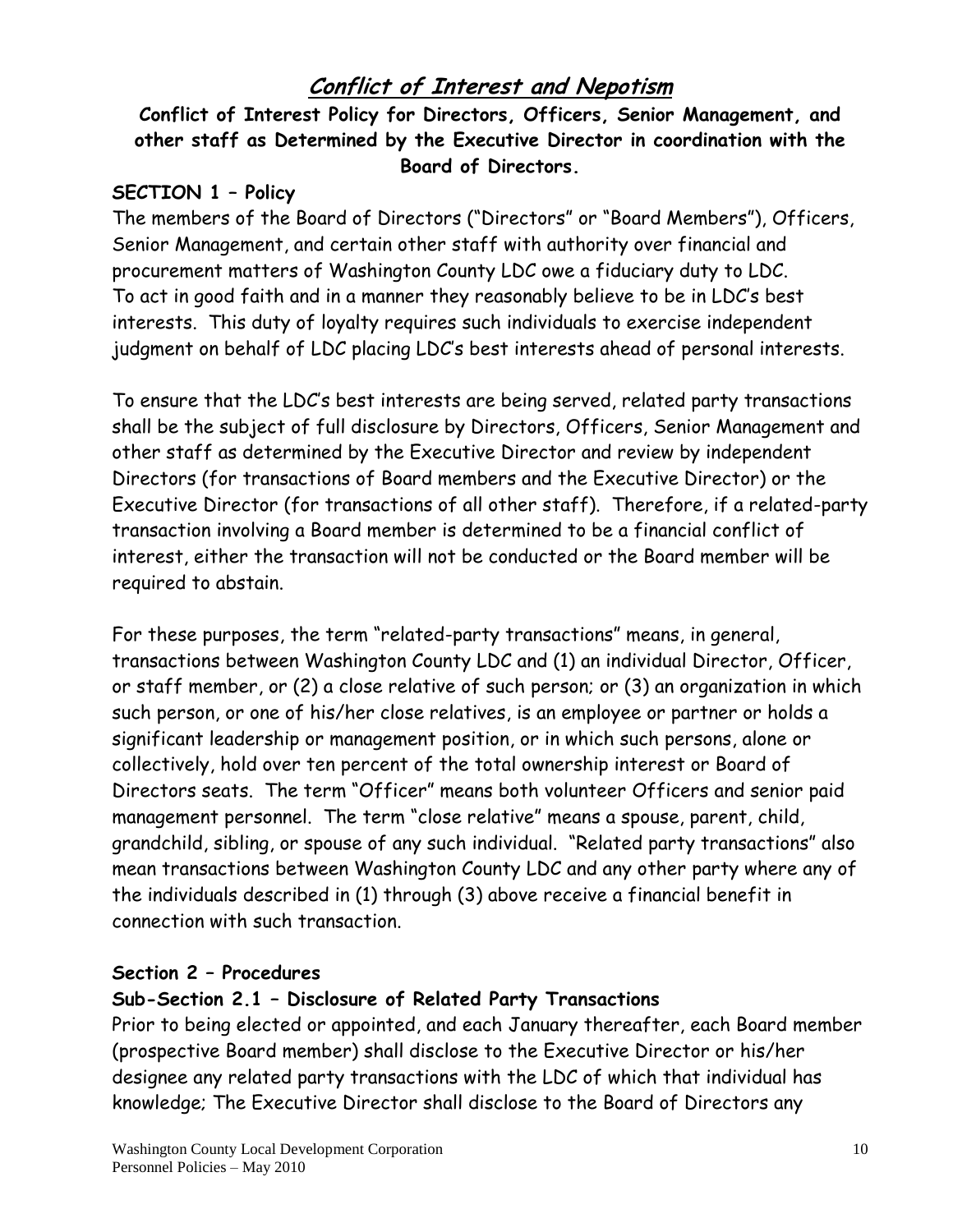related party transactions. Upon first being hired, or if already employed by the LDC on a date determined by the Executive Director, each paid Officer, senior management staff, and such other staff as the Executive Director shall determine, shall disclose any related party transactions to the Executive Director. Thereafter, disclosures shall be updated annually, and at other times as changed circumstances in a particular case may warrant. For this purpose the LDC shall use a disclosure form consistent with the general definitions above and responsive to the various tax, regulatory and auditing requirements to which the LDC is subject, as attached at Exhibit A.

### **Sub-Section 2.2 – Board Committee Review – Transactions of Directors and Executive Director**

The terms of all related party transactions of Directors and the Executive Director shall be reviewed by a committee of Directors composed entirely of individuals who have no involvement with any related party transactions involving the LDC ("Independent Directors"), to be appointed by the Chairperson of the LDC Board of Directors, with the approval of the Board of Directors. The Board committee, with the advice of legal counsel as necessary, shall determine whether a related party transaction is a prohibited financial conflict of interest. If the Board committee determines that the related party transaction is not a prohibited financial conflict of interest, and then it shall determine whether, all factors considered, a given transaction is fair and reasonable to, and is in the best interest of the LDC. For this purpose, a "transaction" may include an ongoing business relationship subject to stated terms. In making this determination, the committee shall review, where appropriate, information concerning comparable transactions entered into by other parties and organizations.

### **Sub-Section 2.3 – Board Consideration /Approval – Transactions of Directors and Executive Director**

Washington County Local Development Corporation 11 The review committee shall report its determinations and recommendations as to the related party transactions and financial conflicts of interest of Directors and the Executive Director to the full Board of Directors. At a meeting of the Board of Directors, a Director may state his or her views, and shall respond to questions, as to any transaction in which he or she may be interested, but only Executive Officers shall be present for and participate in deliberations or voting as to any related party transactions. The Executive Officers shall determine, by majority vote, if there is a financial conflict of interest. If the Officers determine that a transaction involving a Board member constitutes a financial conflict of interest, then the Board shall vote either not to enter into the transaction or to require the resignation of the interested Director. If the Independent Directors determine that the transaction is a related party transaction, but not a financial conflict of interest, or if the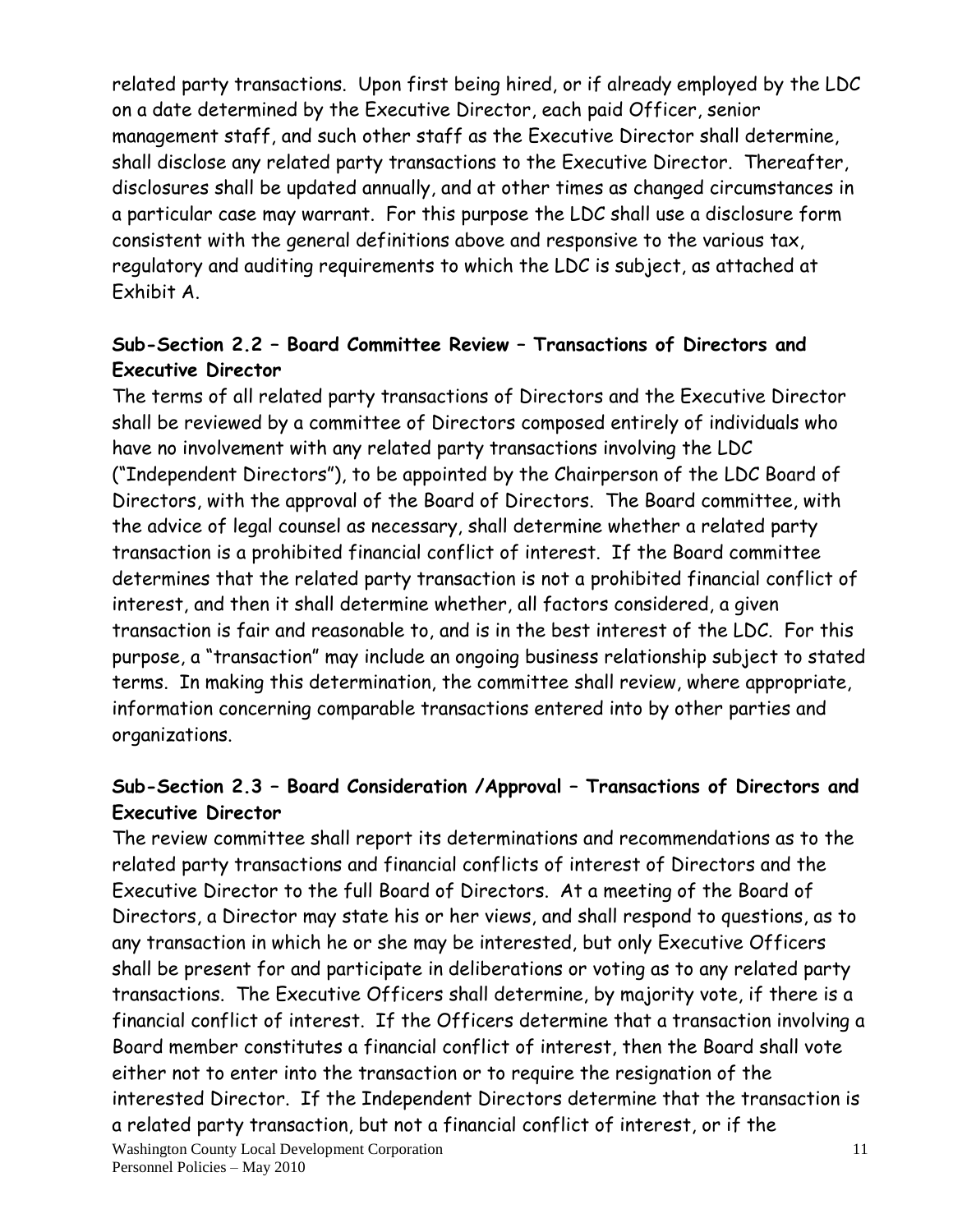transaction concerns the Executive Director, rather than a Board member, then they shall further determine whether, all factors considered, a given transaction is fair and reasonable to, and is in the best interests of the LDC. Approval of a related party transaction shall require a majority vote of the Board of Directors. The basis for any such vote shall be reflected in the minutes of the meeting at which action is taken, and those minutes shall be approved at the next meeting of the Board.

### **Sub-Section 2.4 – Executive Director Review of Staff and Prospective Board Member Related Party Transactions**

For all related party transactions of senior management staff or other staff as the Executive Director determines is appropriate, the Executive Director shall designate a member or members of senior management (not including the interested staff member) to review the transaction and determine, with the advice of counsel as necessary, whether it is fair and reasonable to, and in the best interest of the LDC to enter into or continue the transaction. For this purpose, a "transaction" may include an ongoing business relationship subject to stated terms. In making this determination, the designated staff member or members shall review, where appropriate, information concerning comparable transactions entered into by other parties and organizations. The determination shall be presented to the Executive Director for his/her final determination. In addition, the Executive Director shall designate a member or members of senior management to review related party transactions of prospective Board members and the completed Board questionnaire and determine whether:

- 1. Such related party transactions would constitute prohibited financial conflicts of interest or otherwise not be in the best interest of the LDC;
- 2. The individual receiving compensation for providing services to the LDC;
- 3. Any immediate family member of the individual is employed by the LDC.

If the Executive Director determines that the answer to any of #1 through #3 above is "yes," then the individual may not serve on the LDC Board. Such decision may be appealed to the Board of Directors or a Board committee as designated by the Board.

### **Sub-Section 2.5 – Gifts to Directors and Officers**

LDC's Directors, Officers, employees, and their close relatives, are prohibited from soliciting or accepting gifts, money, or gratuities, other than those of nominal value, from:

- (i) Persons receiving benefits or services under any LDC program;
- (ii) Any person or organization performing services for or providing goods to LDC or
- (iii) Persons who are otherwise in a position to benefit from the actions of an LDC employee, Officer or Director.

Washington County Local Development Corporation employees may not: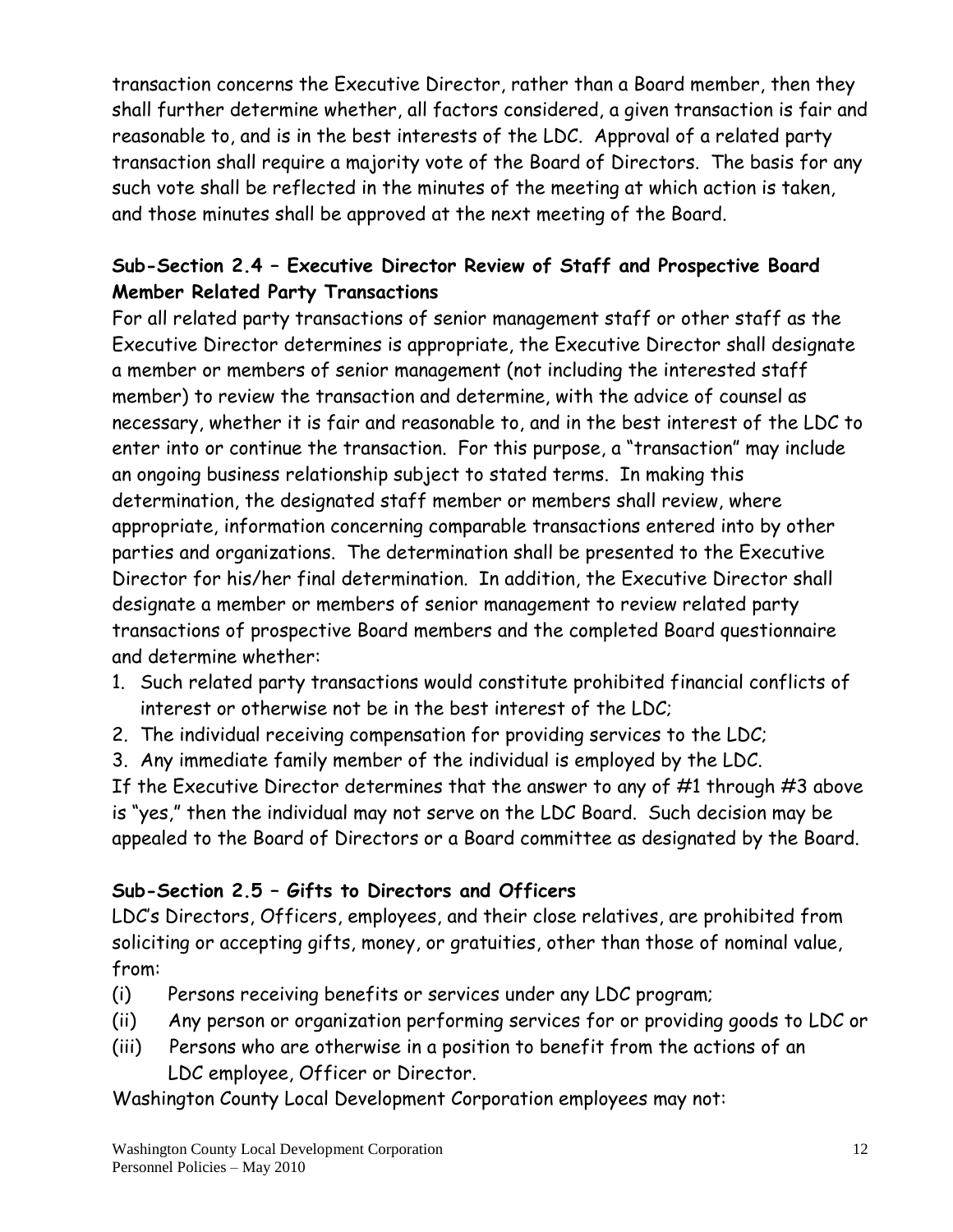- Serve on a board or committee if that board or committee has authority to order personnel actions affecting that employee's job.
- Gain employment with Washington County LDC while a member of the individual's immediate family serves on a board or committee that has authority to order personnel action affecting organization employees.

It is the policy of this Corporation that employees may be allowed to perform outside employment without prior agency approval, with the following exceptions:

- 1. Outside employment may at no time create a real or apparent conflict of interest with the corporation, its Mission, or the employee's employment with the corporation.
- 2. Outside employment may not interfere with the performance of employee's duties and responsibilities; and may not be conducted during regular work hours or on Corporation premises unless a prior written request has been submitted and approved by the Executive Director.

#### **Whistleblower Policy**

A Whistleblower as defined by this policy is an employee of Washington County LDC who reports an activity that he/she considers to be illegal or dishonest to one or more of the parties specified in this Policy. The whistleblower is not responsible for investigating the activity or for determining fault or corrective measures; appropriate management officials are charged with these responsibilities.

Examples of illegal or dishonest activities are violations of federal, state or local laws; willful violation of confidential matters and paperwork, fraudulent financial reporting.

If an employee has knowledge of or concern of illegal or dishonest fraudulent activity, the employee is to contact his/her immediate supervisor. The employee must exercise sound judgment to avoid baseless allegations. An employee who intentionally files a false report of wrongdoing will be subject to discipline up to and including termination.

Whistleblower protections are provided in two important areas, confidentiality and against retaliation. Insofar as possible, the confidentiality of the whistleblower will be maintained. However, identity may have to be disclosed to conduct a thorough investigation, to comply with the law and to provide accused individuals their legal rights of defense. Washington County LDC will not retaliate against a whistleblower. This includes, but is not limited to, protection from retaliation in the form of an adverse employment action such as termination, compensation decreases, or poor work assignments and threats of physical harm. Any whistleblower who believes he/she is being retaliated against must contact the Executive Director immediately. The right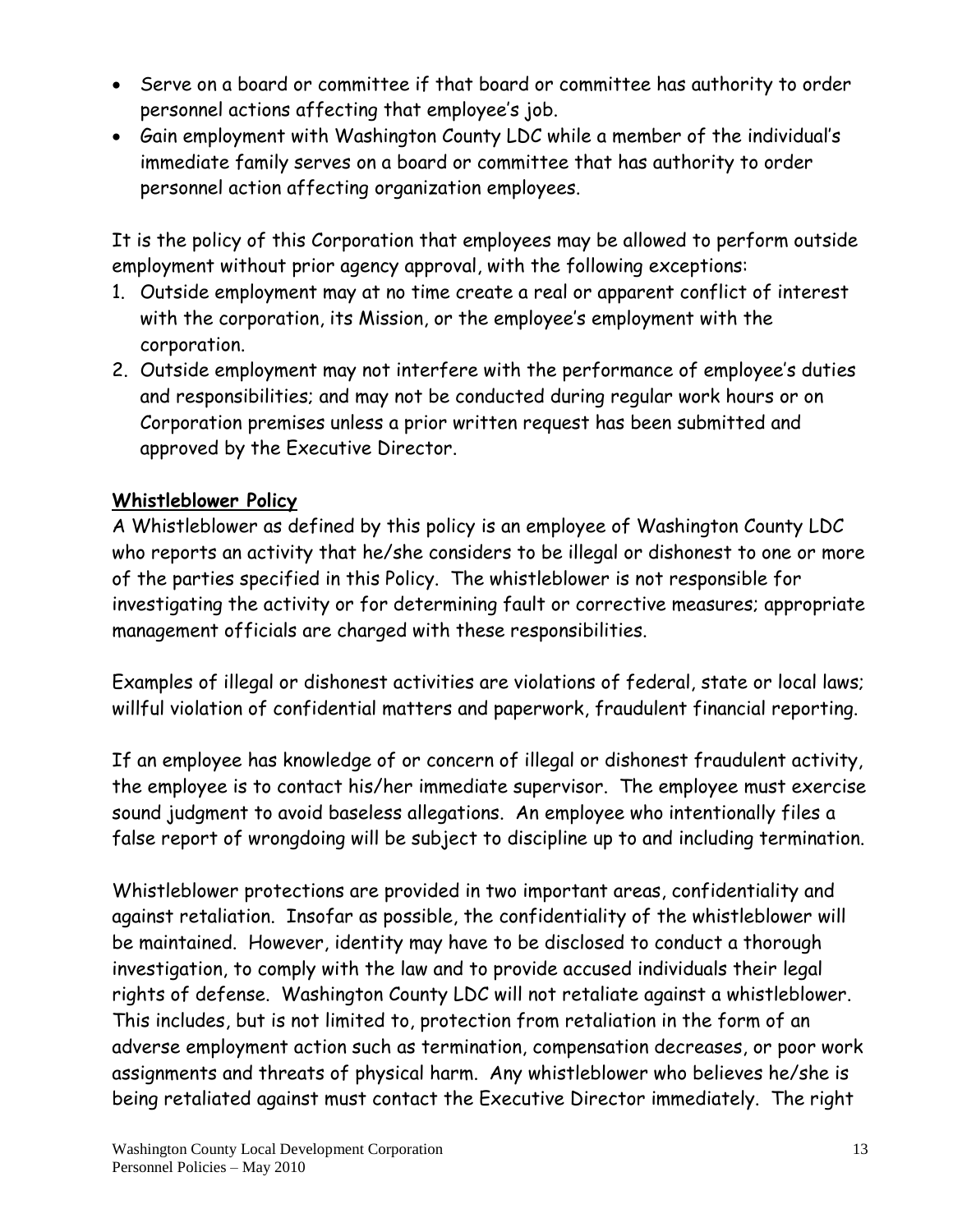of a whistleblower for protection against retaliation does not include immunity for any personal wrongdoing that is alleged and investigated.

All reports of illegal and dishonest activities will be promptly submitted to the Executive Director who is responsible for investigating and coordinating corrective action.

Employees with any questions regarding this policy should contact the Executive Director.

### **Employee Noon Day Meal Break**

Based on New York State Dept. of Labor Regulations full time employees are assigned, by their supervisor one of the following options:

- One 30-minute noon break (the noon day period is recognized as extending from 11:00am to 2:00pm) and one 15 minute break in the morning; one 15 minute break in the afternoon (15 minute am and pm breaks may not be used to shorten the work day)
	- Or

 One 60-minute, noon day break (see above for recognized noon day period.) There are no special arrangements for smoking breaks. The two breaks that are provided may be used for this purpose. Failure or inability to take a break does not entitle the employee to leave work before the normal end of the workday.

Part-Time employees will be assigned an hour lunch break by their supervisor, which will be recognized within the 11:00 am to 2:00pm period of time. Employees may not work their scheduled lunch break.

Please be sure you report back to work promptly from meal breaks ready to resume work.

### **Lateness/Illness**

It is the responsibility of each employee to arrive at work on time and as scheduled.

If an employee is going to be late for work, or absent due to illness or other causes, it is the employee's responsibility to notify his/her supervisor no later than three hours prior to the start of their workday. Persistent lateness may result in appropriate disciplinary measures; up to termination. If an employee fails to report to work for 2 consecutive days, without notifying their supervisor, the employee will be considered to have resigned from the corporation.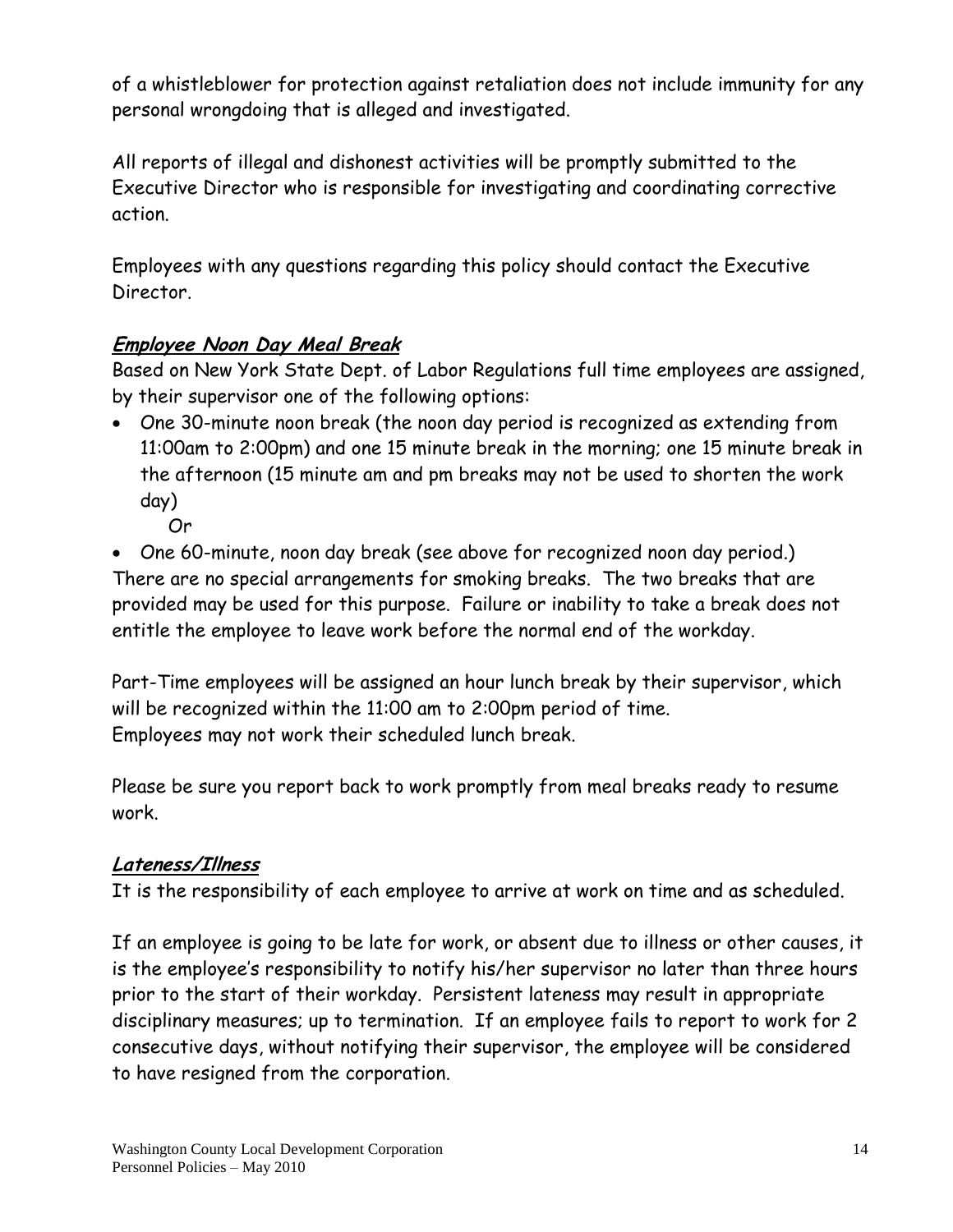### **Attendance at Meetings/Workshops/Conferences**

The employee's Executive Director may require the employee's attendance at certain meetings, workshops or conferences during the program year. Exceptions may be granted by the Executive Director for good cause. Requests for exemption must be submitted in writing to the Executive Director at least one month in advance.

Associated overtime and flextime will apply in accordance with the Fair Labor Standards Act.

### **Dress Standards**

While the agency respects each employee's right to dress in his/her own style, certain clothing is considered inappropriate for a professional office. No shorts, tank tops, skin tight clothes, mid-drifts, jeans, flip flops, casual sandals, sweat pants, sweat shirts, jogging suits or casual attire. All clothing must be no shorter than 2" – 3" above the knee. Divided skirts are acceptable. It is preferred that your wardrobe choices reflect conservative, professional business attire.

Each employee must maintain personal cleanliness and an appropriate appearance and must be sensitive to the fact that he/she is a role model that represents our corporation.

### **Smoking**

There will be no smoking or use of tobacco products of any kind in County vehicles, offices or customer's places of business. Smoking or tobacco use is only allowed in designated areas at office locations and appropriate designated areas when off-site.

### **Substance Use/Abuse**

Employees are expected and required to report to work on time and in appropriate mental and physical condition for work. All employees are prohibited from being under the influence of alcohol or illegal drugs during work hours. It is our intent and obligation to provide a drug-free, healthful, safe, and secure working environment.

All employees driving County vehicles are subject to random drug and alcohol screenings based on their use of County vehicles and/or the transport of corporation customers.

The sale, possession, manufacture, transfer or purchase of illegal drugs on corporation property or while performing corp. business is strictly prohibited. Such action will be reported to the appropriate law enforcement officials and will be grounds for immediate termination.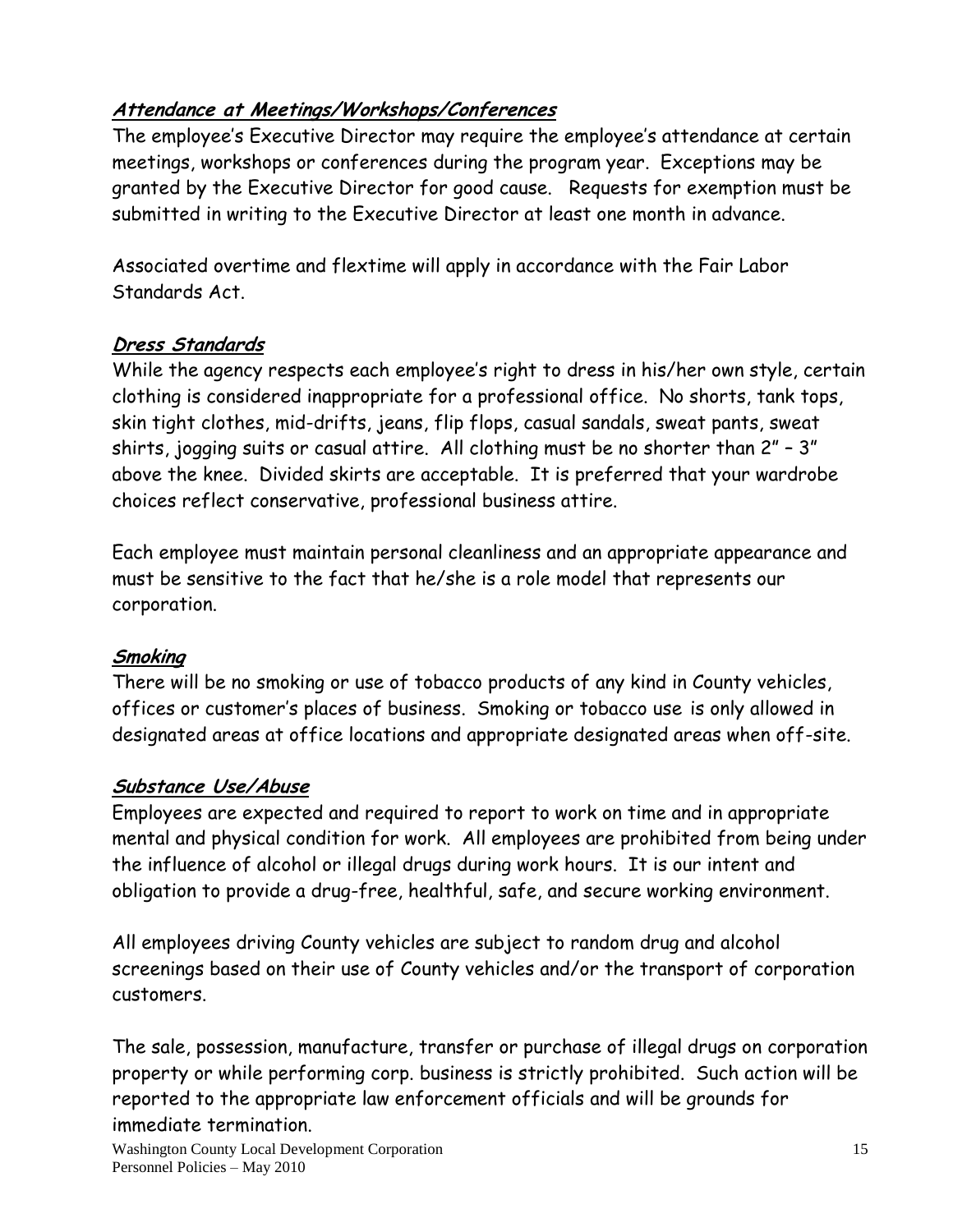All employees must notify the Executive Director of any criminal drug statute conviction.

No prescription drug will be brought on agency property by any person other than the one for whom it is prescribed. Such drugs will be used only in a manner, combination and quantity prescribed and must be stored in a locked or secure location and must be pre-approved by the Executive Director. Executive Director reserves the right to determine if the medication is appropriate for consumption on LDC time.

Any employee whose off-duty abuse of alcohol or illegal or prescription drugs results in excessive absenteeism or tardiness or is the cause of accidents or poor work will be referred to an appropriate treatment facility, and will face termination if the employee rejects the program or fails to provide the Executive Director with timely verification of program participation, until completion.

The LDC recognizes drug dependency as an illness and a major health problem. The LDC also recognizes drug abuse as a potential health, safety and security problem. Employees needing help in dealing with such problems are encouraged to seek assistance. Conscientious efforts to seek help will not jeopardize any employee's job, and will not be noted in any personnel record unless said illness directly constitutes misconduct.

As a condition of employment, employees must abide by the terms of this policy.

### Health Requirements

Washington County LDC reserves the right to take into consideration any concerns or limitations noted on medical examinations which may affect the responsibilities or job performance of any employee.

### Hiring and Ongoing Employment

#### **Hiring and Orientation**

All new employees are hired by the Executive Director. The Executive Director is hired by the LDC Board of Directors. New employees serve a six-month probationary period. The probationary period shall include: presentations and overviews of expected responses, specific training and review by the Executive Director of your ability to easily acclimate to the overall operations of the LDC. At the conclusion of this period, all new employees will receive a performance appraisal from their supervisor.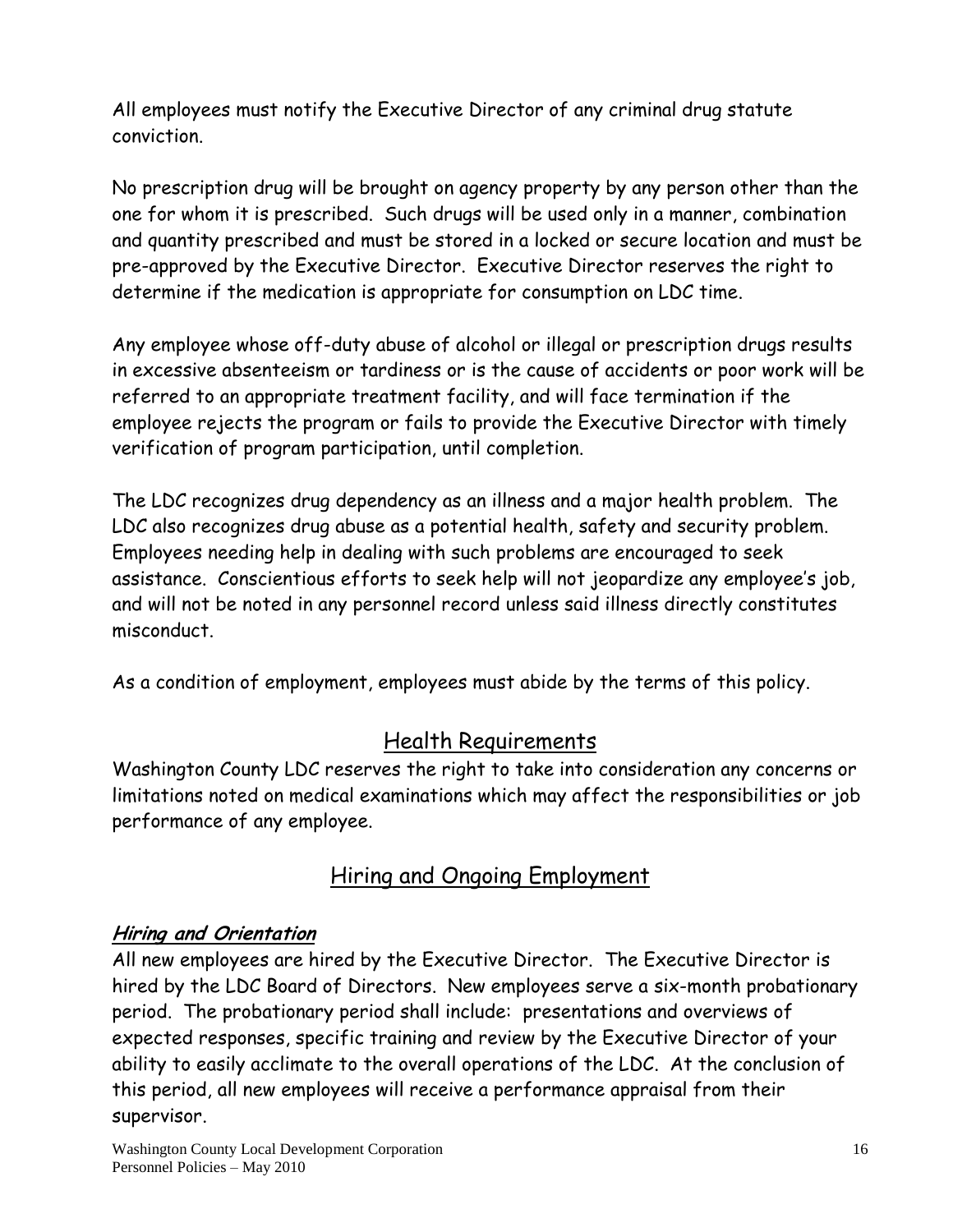If the Executive Director recommends continuation of employment, then the employee may continue in their position.

If the Executive Director recommends a continuation of the probationary period from 3 to 6 months, then the employee is appraised again at the conclusion of this period and is either hired or terminated.

If the Executive Director recommends not permanently hiring the employee, the employee is terminated.

All employees promoted to a permanent position will serve a three-month probationary period and will receive a performance appraisal from the Executive Director at the conclusion of this period.

### **Annual Employee Performance Appraisals**

The purpose of employee performance appraisals is to identify strengths and skills and to identify those areas where growth and improvement is needed. These are to be viewed as part of the training/mentoring process and as a tool for professional growth.

Upon employment and when assuming any new position, all employees will be made aware of and receive a copy of both their Job Description and Performance Indicators. Performance Reviews will determine an employee's ability to meet or not meet expectations as defined in their Performance Indicators.

All staff will receive at least one formal performance review a year. The Executive Director is responsible for conducting the performance reviews for LDC staff. The officers will choose two members to conduct the annual performance review of the Executive Director.

The formal process will include both a written report as well as a follow-up conference where the Director and the employee review the report's content.

The written review will include specific recommendations for an employee's growth and goals for the future. During the follow-up conference the employee and supervisor will jointly develop a timetable for these recommendations and goals.

At the conclusion of the conference, both the employee and the supervisor are to sign the written form after the Director has made additional written comments.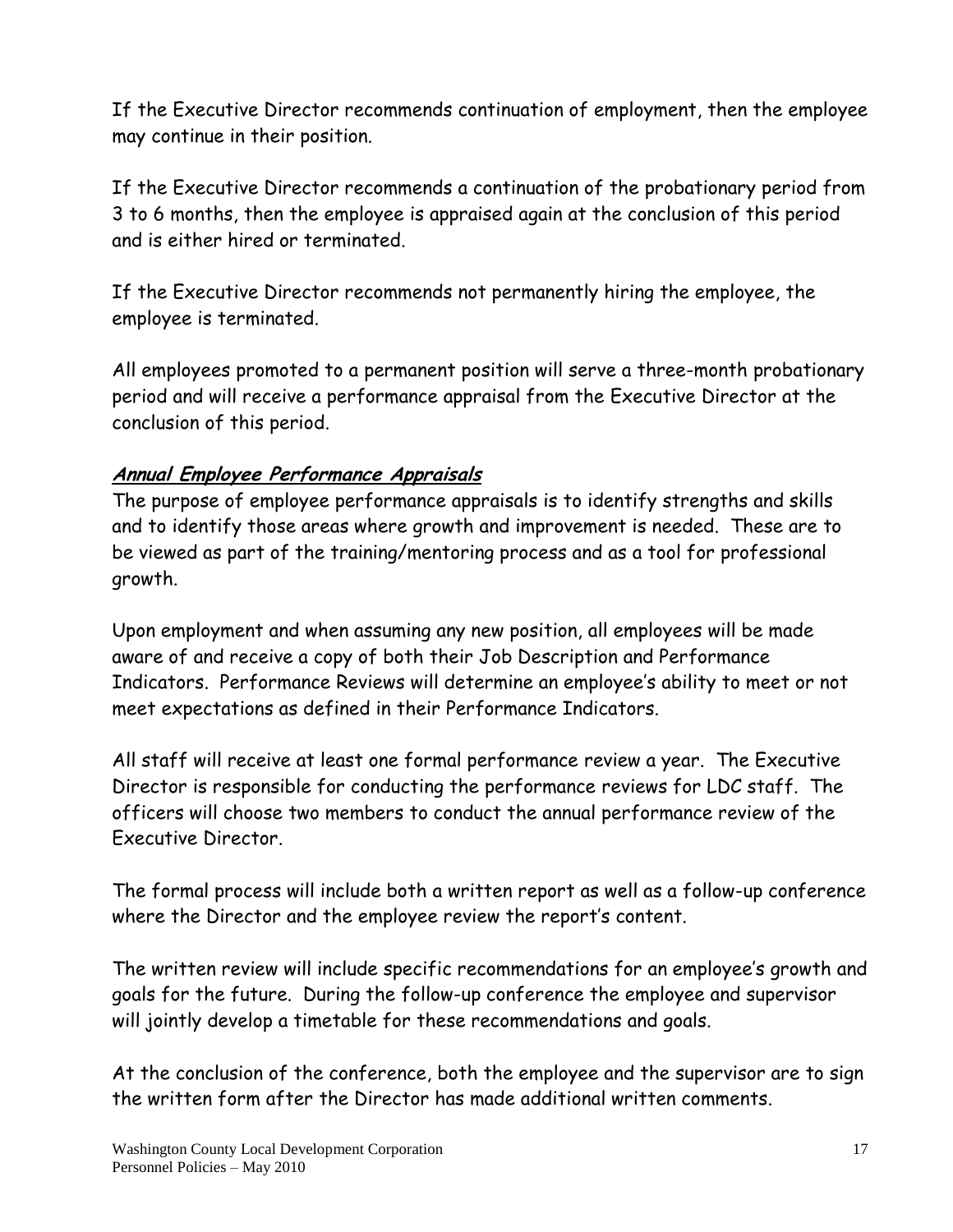If the employee is in disagreement with the review, the employee will sign the form and add a written request for review by the Executive Officers and Director. Administrative and Management staff that receives reviews by the Executive Director may request a review by the Chairperson of the LDC Board Personnel Committee.

In the event that there is an "Acting" Executive Director in place due to the absence of the Executive Director, the Washington County LDC Board's Executive Officers will be responsible for the completion of performance evaluations on the "Acting" Executive Director.

In addition, the "Acting" Executive Director will be responsible for completion of performance appraisals for the Administrative Assistant and Senior Fiscal Officer. The "Acting" Executive Director will discuss these evaluations with the Executive Officers prior to scheduling meetings with these individuals.

Upon return of the Executive Director or the hiring of a new Executive Director, performance appraisals will be completed per the Personnel Manual by the Executive Officers.

### **Anniversary Date**

The term "year" is based on the date of hire of the individual, not the calendar year. This anniversary date is used to calculate all benefits. If the employee leaves corporation service and then returns, their new anniversary date, for benefit purposes, will be the date of their return and all benefits will be figured using the return date; no credit will be given for past service.

The date on which full time employment starts will be the date used to figure all fringe benefits. No credit for part time service will be given unless the part time employee is currently receiving benefits. Then their anniversary date will be the start of their part time employment but their benefit level will be in the same proportion as the ration of the number of years of service to employee worked to the number of years of service in the schedule.

### **Promotions**

Every effort is made to fill vacancies within the corporation by existing staff. Vacant positions will be advertised throughout the LDC by written announcements. Personnel records will be reviewed and interviews conducted to determine if the employee has the qualifications to fill vacant positions.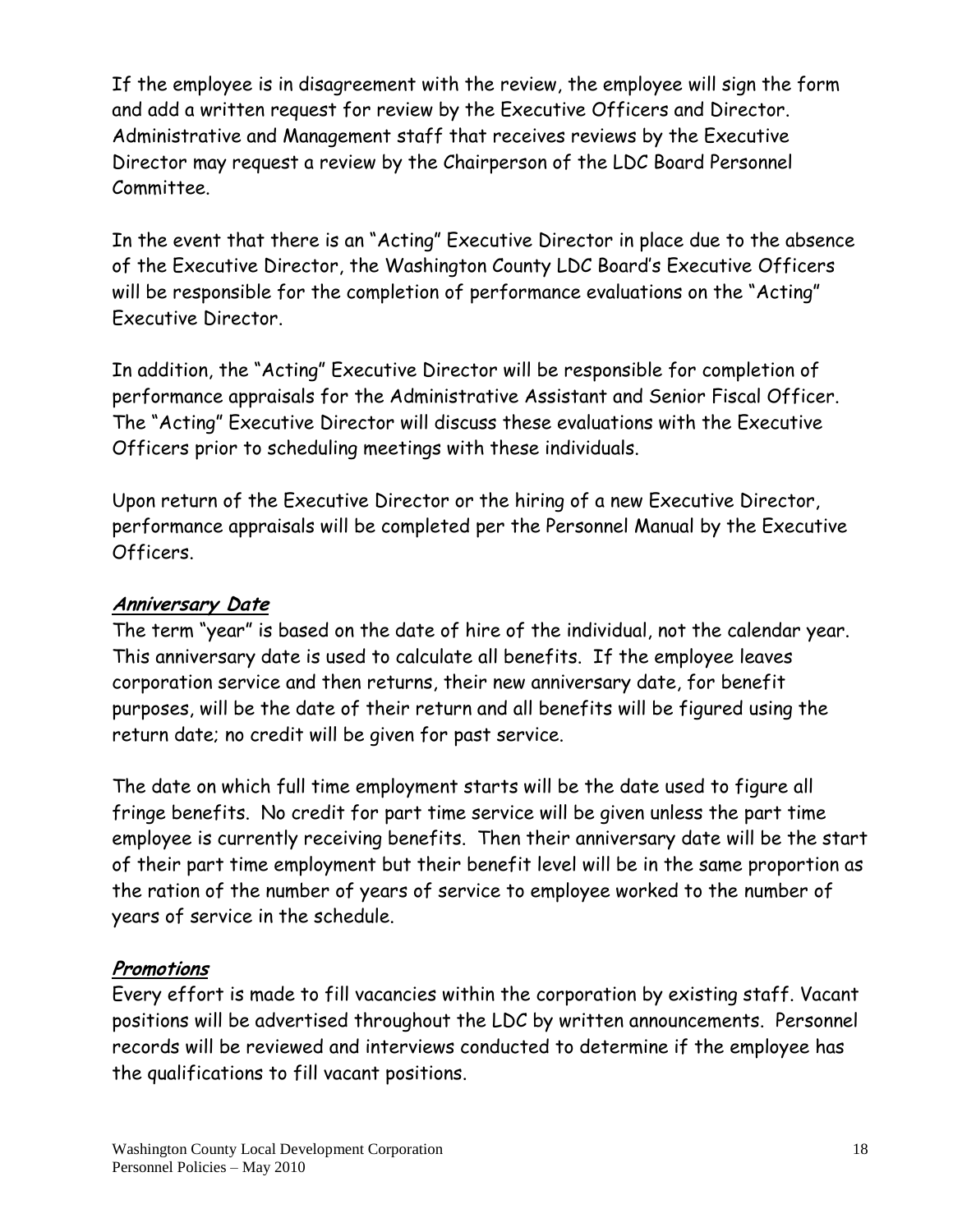### **Salary Increments**

An increase in salary or one-time merit awards may be given to an employee based on merit and recommendation by the Executive Director depending on available funding and satisfactory performance appraisals. Your position is contingent upon NYS and/or Washington County funding.

### **Severance Pay**

Employees who are terminated due to lack of funding or completion of a special grant award and have been employed with the LDC more than two years as a full-time, permanent employee and have worked at least 1500 hours each year are eligible for five (5) days severance pay commencing the next working day after notice of termination. Temporary Full Time and Part Time employees are not eligible for severance pay.

Employees who resign or are terminated due to poor job performance or misconduct are not eligible for severance pay.

### **Discipline**

Disciplinary action may be taken with an employee when a breach in LDC policy or procedure occurs or any act of misconduct. Discipline may include but is not limited to warnings, suspensions including suspensions without pay or discharge. Employees being interviewed by the Executive Director regarding disciplinary action have the legal right to request Personnel representative present.

### **Progressive Discipline**

Employees are expected to assume the responsibility of meeting the standards of performance and conduct required for specific job duties. The probationary period following an employee's appointment provides an opportunity to learn the job duties with the assistance of your supervisor. Periodic evaluation should further the employee and his or her supervisor in determining the areas in which an employee's work performance requires improvement. In the event that these measures do not correct in competency or misconduct, disciplinary action may result. For employees who have attained status, an employee will be informed in advance of his or her shortcomings and be given an opportunity to bring his or her performance up to standard. The Manual of Procedure in Disciplinary Actions created by the New York State Civil Service Commission will be used to administer disciplinary proceedings under Civil Service Law Section 75 if applicable. The appropriate labor/management contract will govern members of a collective bargaining unit.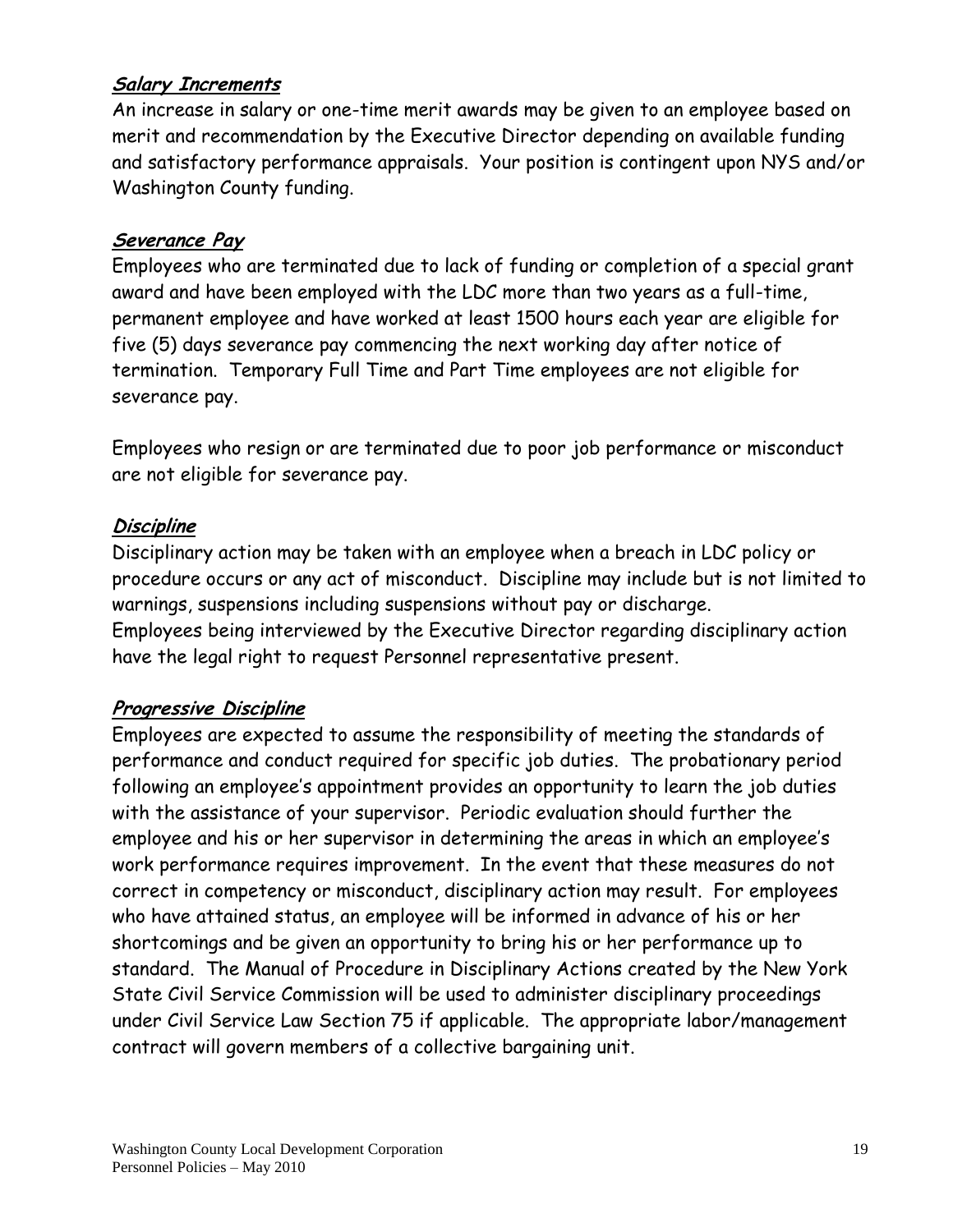### **Probation**

When an employee's performance is considered unsatisfactory by a supervisor and there is sufficient documentation to support this judgment, the employee may be disciplined and/or requests the Executive Director that the employee be put on probationary status.

- The probation period will be determined by the Executive Director but will not exceed six months.
- The employee during the probationary period will receive a minimum of one performance appraisals by their supervisor.
- Continued unsatisfactory performance will be grounds for termination.
- The Executive Director reserves the right to not extend employment past probationary period should it be decided the candidate is not able to conduct themselves professionally, able to professionally assist constituents, or unable to meet corporation standards of performance.

### **Transfers**

There will be no immediate change in the salary rate of an employee who is transferred unless the old salary is below the minimum for the new position. When an employee is transferred to a position in a class having a higher salary range than the class from which he or she was transferred, the change will be called a promotion and the provisions governing promotions shall apply. When an employee is transferred to a position which has a lower rate, the change will be called a demotion and the provisions governing demotions shall apply.

### **Voluntary Change in Title in Same Grade**

When an employee voluntarily changes job titles that are in the same grade on the salary schedule, he or she is eligible to retain the same salary step that he or she currently is placed in (B.O.S. Res. #346 of 11/15/96).

### **Demotions**

When an employee is demoted to a lower grade position, he/ she will be paid at a rate within the approved range for the lower grade position or for the new grade in which the position has been placed. The rate of pay shall be set by the Board of Supervisors.

### **Grounds for Immediate Suspension and/or Termination**

The following circumstances, but not limited to, will be grounds for immediate suspension and/or termination of employment with Washington County LDC. This list should not be considered exclusive. Other situations which could lead to disciplinary action are discussed elsewhere in this handbook:

Washington County Local Development Corporation Personnel Policies – May 2010 Non-professional involvement of an employee with a customer of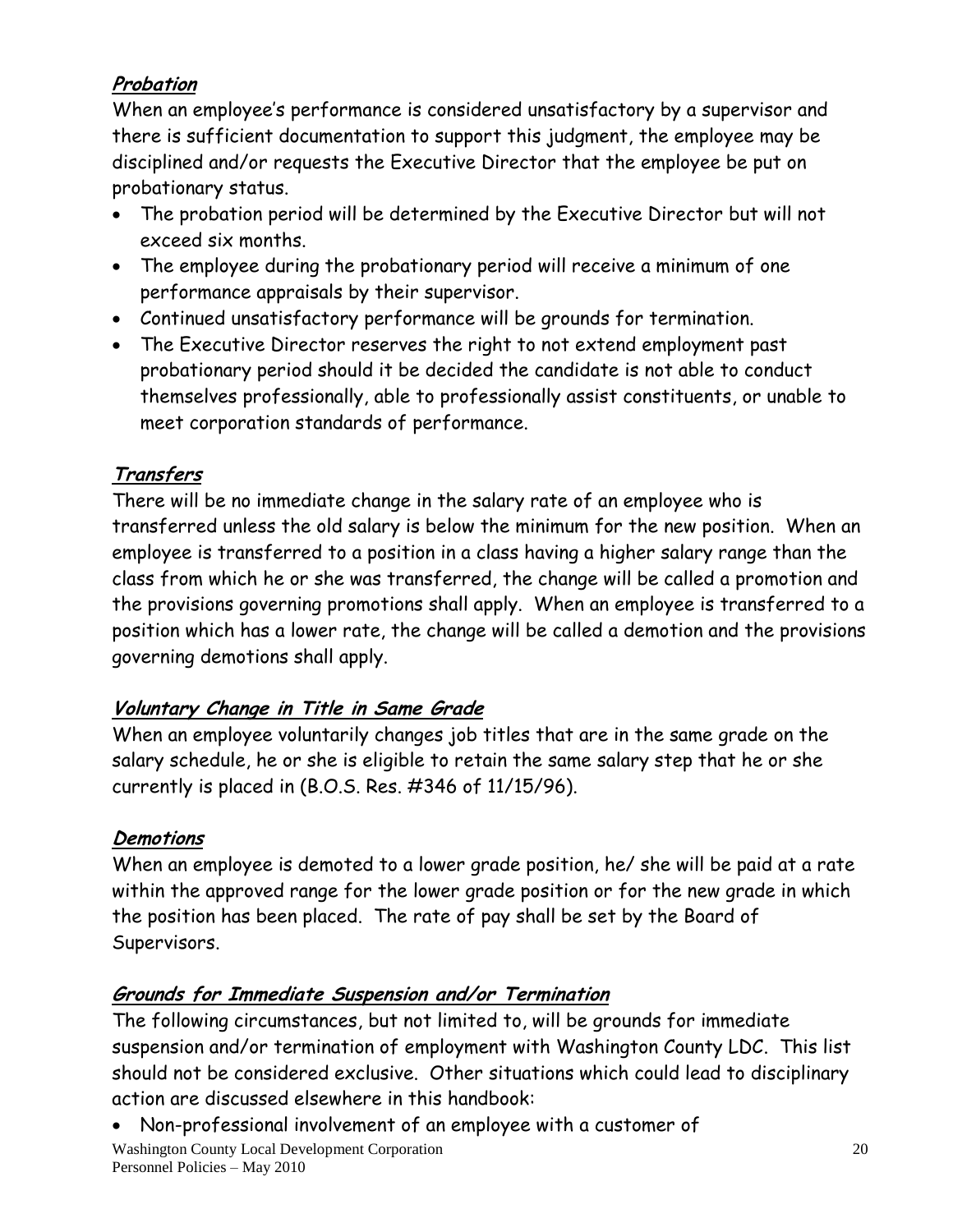Washington County Local Development Corporation

- Weapons at work
- Substance use/abuse while on duty
- Serious safety violation
- Stealing
- Fighting while on duty
- Lying or giving any false or misleading information in the performance of their official duty.
- Falsification of an employment application or other materials submitted to the Corporation for employment or promotional purposes.

Executive Director is responsible for discharging staff personnel.

The LDC's staff is subject to suspension and/or termination by the Executive Director. The LDC Board of Directors is responsible for suspending and/or terminating the Executive Director. This decision would require a unanimous vote.

# County standards of behavior and performance:

The orderly and efficient operation of County business and its diverse services requires that all employees observe certain minimum standards of behavior and performance. We believe that you'll find these standards easy to follow. However, failure to do so would result in unsatisfactory work performance and it is likely to result in disciplinary action being taken pursuant to Civil Service Law Section 75 or the appropriate labor agreement, up to and including dismissal. Please note that certain types of behavior may result in immediate termination.

Some unacceptable behaviors are listed below.

- Threatening a co-worker, supervisor or program participant
- Fighting, provoking a fight or disorderly conduct of any kind.
- Abusive, threatening or discourteous treatment of any fellow employee or member of the public; or any other conduct that doesn't warrant public trust.
- Insubordination or failure to follow the reasonable direction or order of a supervisor
- Tampering with, destruction or theft of property, tools or equipment belonging to either the County or to any other employee or person.
- Falsification of or making any material change in any County record, or any letter or document submitted to the County.
- Unauthorized use and/or removal of County property, record, or any other materials from County premises.
- Unauthorized possession of firearms, weapons, or explosives either on employee's person or on County premises.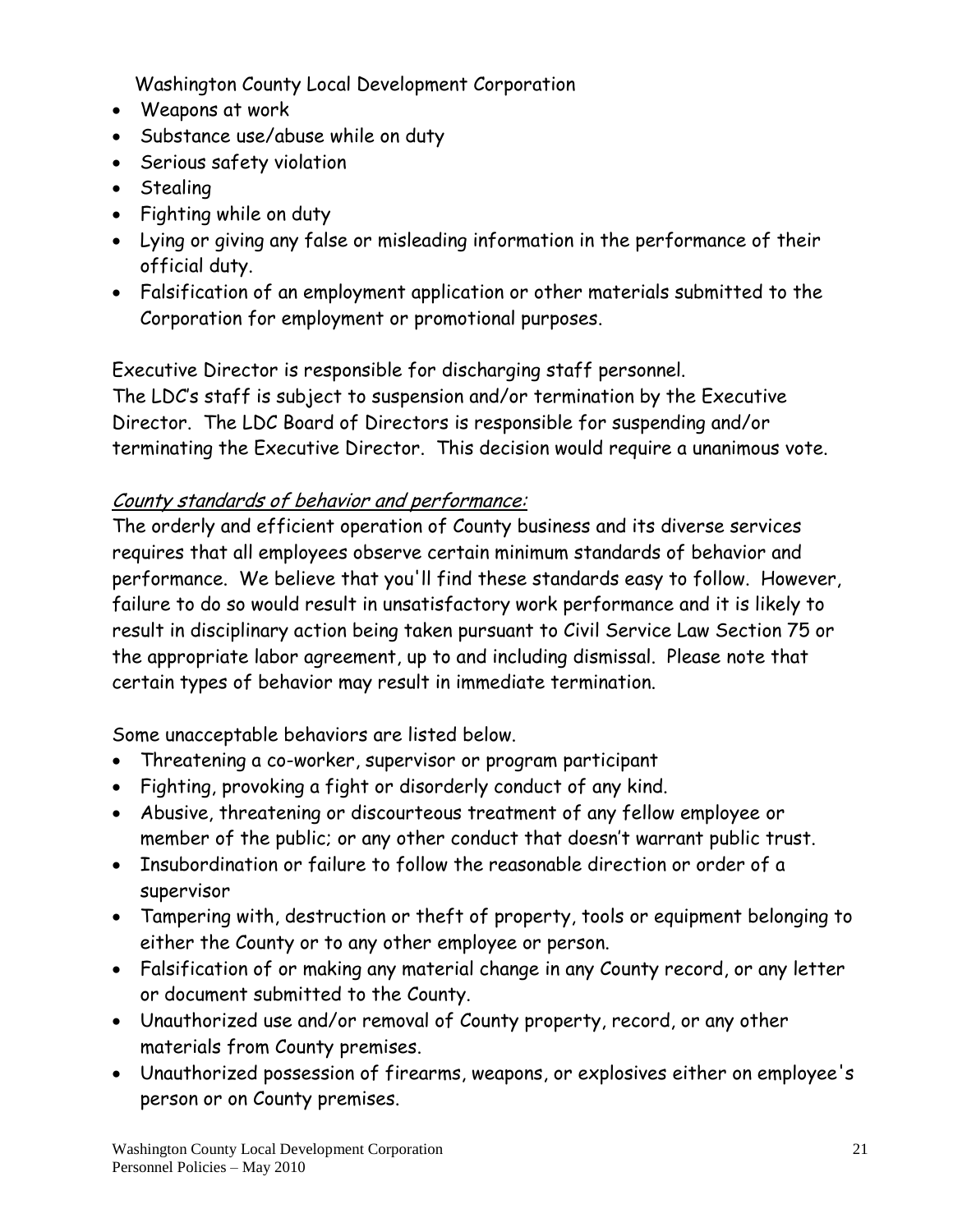- The unlawful manufacture, distribution, dispensing, possession or use of a controlled substance is prohibited on County property
- Illegal gambling on County premises.
- Use of County materials, tools or equipment without permission.
- Unreasonable number of absences, failure to report absences, or any unauthorized absence.
- Sleeping during working hours.
- Failure to report any personal injury to the supervisor.
- Smoking in prohibited areas.
- Foul language, profanity, swearing and sexually explicit language to any fellow employee or member of the public.
- Sexual Harassment
- Violation or disregard of any County Policy

### **Exit Interview Policy**

Upon notice of leaving employment for whatever reason, except discharge, the employee's direct supervisor (person who would do report of personnel change) shall distribute the interview forms and make a notation of the date of distribution.

Every attempt shall be made to interview the employee in person. The interviewer and employee should review the form together and both parties shall sign the form in the space provided. The Executive Director shall review form or delegate review to appropriate deputy. Review should be made at highest level possible of corporation. Review should not be made by a direct supervisor.

If the form is not completed in person and is not returned by the employee, the department head or designee will make an attempt to contact the employee to determine the reason and will note the reason, or the failure to make contact, in the employee's file.

The employee shall have the right to return the form directly to the County Administrator, Personnel Officer or Executive Director at his or her discretion. The exit interview form is to remain as part of the department personnel record.

### **Grievance Procedure**

Any terminated employee will have recourse to a meeting before the Personnel representative and Executive officers of the Washington County. An application for such hearing must be made in writing to the Executive Director within seven days of termination.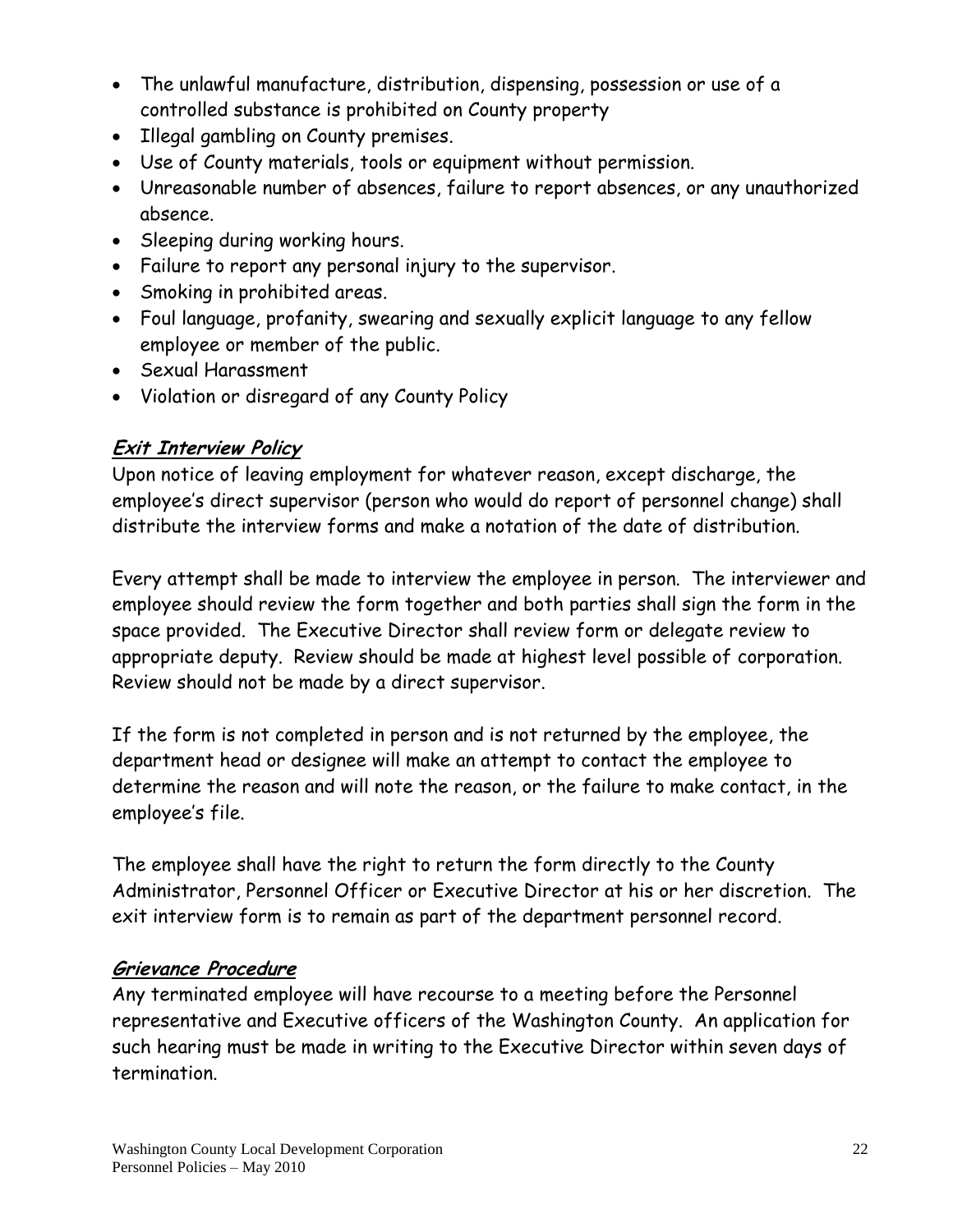### **Resignation**

When an employee has decided to resign his/her employment he/she must prepare a letter of resignation stating the effective date and reason for leaving. A resignation letter must be submitted by the employee to the Executive Director no less than **TWO WEEKS** prior to the effective date. **A MINIMUM OF ONE MONTH'S WRITTEN NOTICE** is required from employees. An exit interview will be arranged with the Executive Director to determine if the employee has any outstanding obligations to the corporation. Any outstanding debts will be paid from the employee's final check for the fiscal year in which he/she is working. In addition, the Executive Director will secure the return of any organizational property. Washington County will supply the employee with information on health insurance options. These may include converting to personal, non-group or COBRA insurance.

# Benefits

### **52 Weeks per Year – 35 Hours per Week**

**Vacation Time**: Employees become eligible to use annual leave after having completed 12 months of employment with Washington County LDC

- Upon completion of 12 months of employment the employee will have earned 35 hours of vacation time. (5 days)
- Third through fifth year of employment the employee will earn 70 hours of vacation time. (10 days)
- Six to twelve years the employee will earn 35 additional hours per year. (15 days)
- Over twelve years the employee will earn an additional 7 hours per year. (1 additional day each year)
- Full-Time permanent employees will accrue vacation time based on the amount of time they have been employed with the agency. If a separation in employment occurs for a period of time not to exceed one (1) year and the individual returns to work as a full-time permanent employee, ONLY, vacation time will be accrued and credited for their full length of service, i.e. previous number of years of employment plus current number of years of employment. Total number of vacation hours accrued cannot exceed 140 hours per year of vacation time (20 days).
- Vacation time must be requested in writing two weeks in advance and approved by the Executive Director. All vacation requests for the calendar year must be submitted no later than November 5 of that year for time through December 31.
- Vacation leave may not be carried into the following year, with the exception of extenuating circumstances. All requests to carry over vacation time must be put in writing and submitted to and approved by the Executive Director. Unused vacation time not approved for carry over will be forfeited. Approved carry over vacation time must be taken within the first two (2) months of the year or will be forfeited.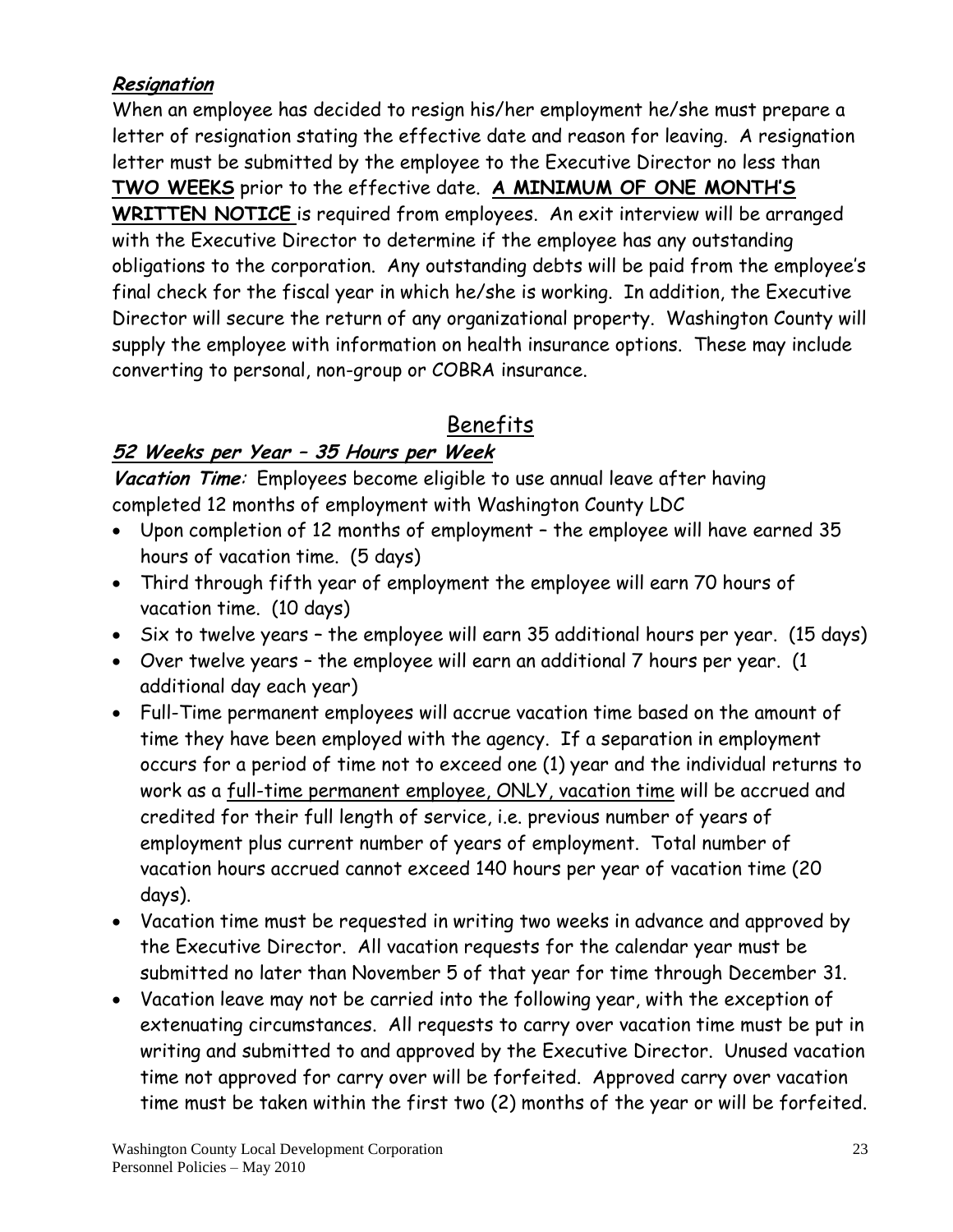- Upon termination all accumulated vacation time will be forfeited. Upon resignation accumulated vacation time will be paid not to exceed 140 hours. Time will be prorated as appropriate.
- **Sick Time**: An employee will commence to accrue sick leave at the beginning of the first pay period following his/her employment.
- Sick time will be calculated in the following manner: 7 hours for a 35 hour employee for each full month worked will be credited to an employee on the first day of the following month. For the months of January and July if the employee worked the full month prior (or the months of December and June) an additional 7 hours will be credited for a maximum total of 98 hours for 35 hour a week employees.
- Sick time shall constitute time taken for personal illness, illness in the immediate family and medical and dental appointments. "Family" is defined as the spouse of an employee or one not further removed by blood than an uncle or aunt of the employee or the employee's spouse.
- A written physician's statement must be submitted to the Executive Director in order to return to work after any sick time taken for 35 consecutive hours (5 working days).
- Unused sick time shall not accumulate to an employee's credit beyond a maximum of 371 hours (53 working days). Upon resignation or termination all accumulated sick time will be forfeited.
- Employees falling below an attendance rate of 93% annually may be subject to progressive disciplinary action including possible termination.
- Any employee who is out ill and has no available sick, personal or vacation time remaining will automatically be considered on an unpaid Family and Medical Leave.
- When special or unusual circumstances regarding other family members exist a written request for sick time must be made to and approved by the Executive Director.

### **Personal Time**:

- 35 hours of personal time per calendar year after 12 months.
- Personal time may be taken for business or personal circumstances, which cannot be completed except during business hours. Personal time cannot be used to extend a holiday or vacation.
- Personal time must be requested in advance, in writing and approved by the employee's supervisor. Supervisors retain the discretion to refuse personal time, based on programmatic needs.
- Personal time may not be used the day prior to, or following, a Holiday or vacation day.
- Personal time cannot be accrued.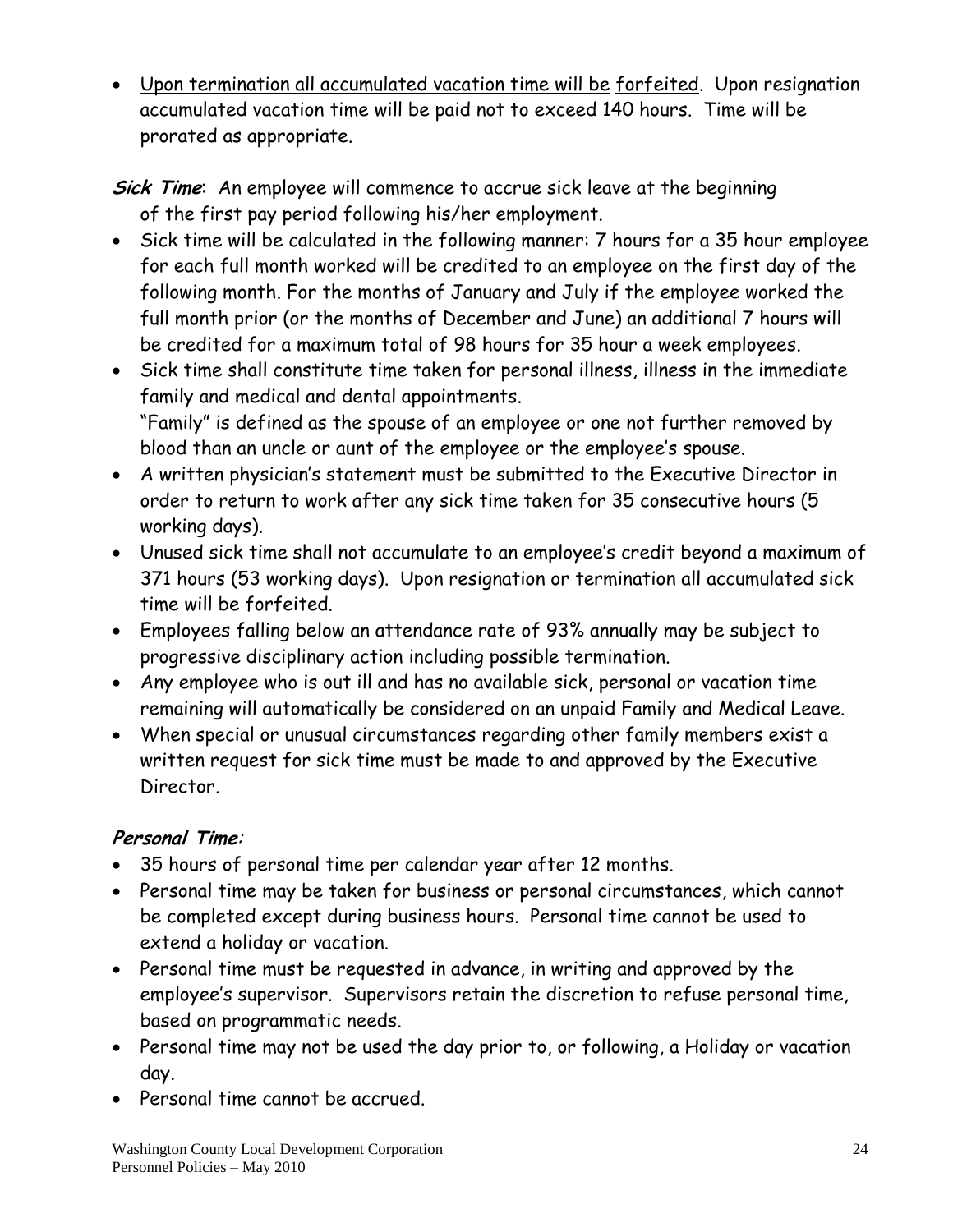#### **Bereavement Time:**

- After probationary period, up to 3 work days per year.
- Bereavement time shall constitute time taken for a funeral of a member of the employee's family, as defined under sick time.
- Bereavement time may not be accumulated from year to year.
- Bereavement time must be approved by the Executive Director.
- When special or unusual circumstances regarding family members exist, a written request for bereavement time must be made to and approved by the Executive Director.

#### **Holiday Time:** 13 Days

 The following will be paid holidays: New Years Day, Martin Luther King Day, President's Day, Good Friday, Memorial Day, Independence Day, Labor Day, Columbus Day, Veteran's Day, Thanksgiving Day plus the Friday after, Christmas Day, and an additional day at Christmas/New Years time designated each year by the Executive Director dependent upon the calendar.

### **Weather Delays and/or Closings**

All decisions regarding delays or closings will be made by the Executive Director or designee. Programs located in "County" facilities will follow the county's closing decisions. If there is any deviation from this policy – employees will be notified by their supervisors.

All staff will report to work at their scheduled time. If individual staff members determine that it is unsafe to drive to their work site they must contact their appropriate supervisor and report to work as soon as possible. Any time not worked must be taken as either Personal Time or Vacation Time in increments stated in nonexempt/hourly employment guidelines.

# **52 Weeks per Year – Less than 32 Hours per Week**

**Employees working less than 32 hours per week or less than 128 hours per month will receive the following:**

**Vacation Time** - 30 hours of time to be used upon completion of 12 months of employment. (30 hours divided by 5 days = 6 hours/day)

**Sick Time** - 21 hours of sick time after 6 months.

**Personal Time** - 7 hours of personal time after 6 months.

#### **Bereavement Time:**

Washington County Local Development Corporation Personnel Policies – May 2010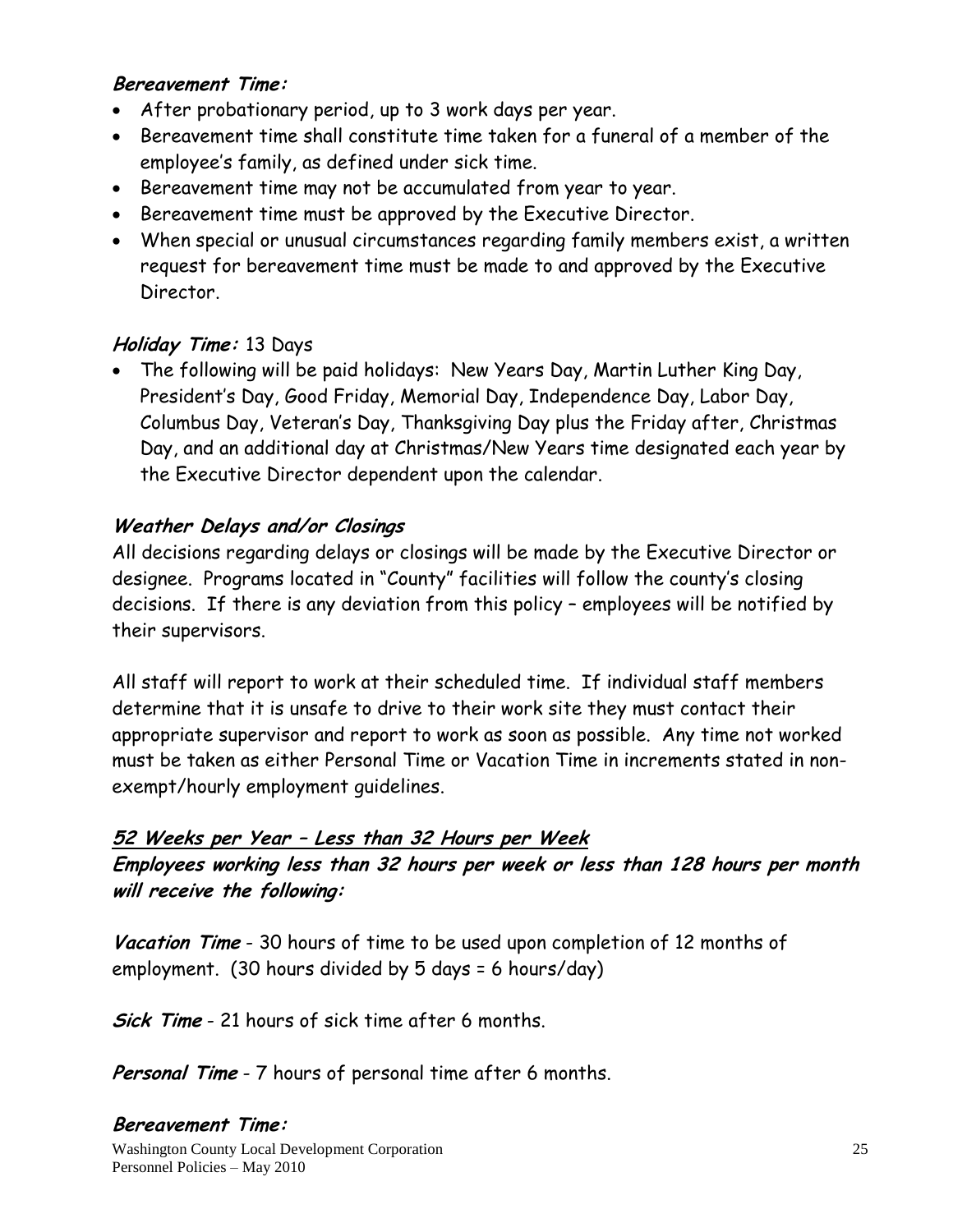- Upon employment, up to 2 work days per year.
- Bereavement time shall constitute time taken for a funeral of a member of the employee's family, as defined under sick time.
- Bereavement time may not be accumulated from year to year.
- Bereavement time must be approved by the employee's supervisor and the Executive Director.
- When special or unusual circumstances regarding family members exist, a written request for bereavement time must be made to the Program Director.

#### **Holiday Time:**

 Holiday time will be paid if the holiday falls on one of the employees regularly scheduled workdays.

All stipulations stated in the 52-week employee section also pertain to the 52 weeks but less than 32 hour employees such as requesting time, notification to Supervisor, etc.

### **Temporary Full Time Employees**

Employees that are hired to work 35 hours per week for a specific length of time (not to exceed 12 months/one year) and for a minimum of four (4) consecutive weeks.

#### **Vacation Time:**

No vacation time is accrued.

### **Sick Time:**

- 3 days after 6 months. Sick time shall constitute time taken for personal illness, illness in the immediate family and medical and dental appointments. "Family" is defined as the spouse of an employee or one not further removed by blood than an uncle or aunt of the employee or the employee's spouse.
- A written physician's statement must be submitted to the Human Resources Manager in order to return to work after any sick time taken for 35 consecutive hours (5 working days)
- Unused sick time shall not accumulate to an employee's credit beyond a maximum of 371 hours (53 working days). Upon resignation or termination all accumulated sick time will be forfeited.
- Employees falling below an attendance rate of 93% annually may be subject to progressive disciplinary action.
- Any employee who is out ill and has no available sick time will automatically be considered on an unpaid Family and Medical Leave.
- When special or unusual circumstances regarding other family members exist a written request for sick time must be made to the Program Director.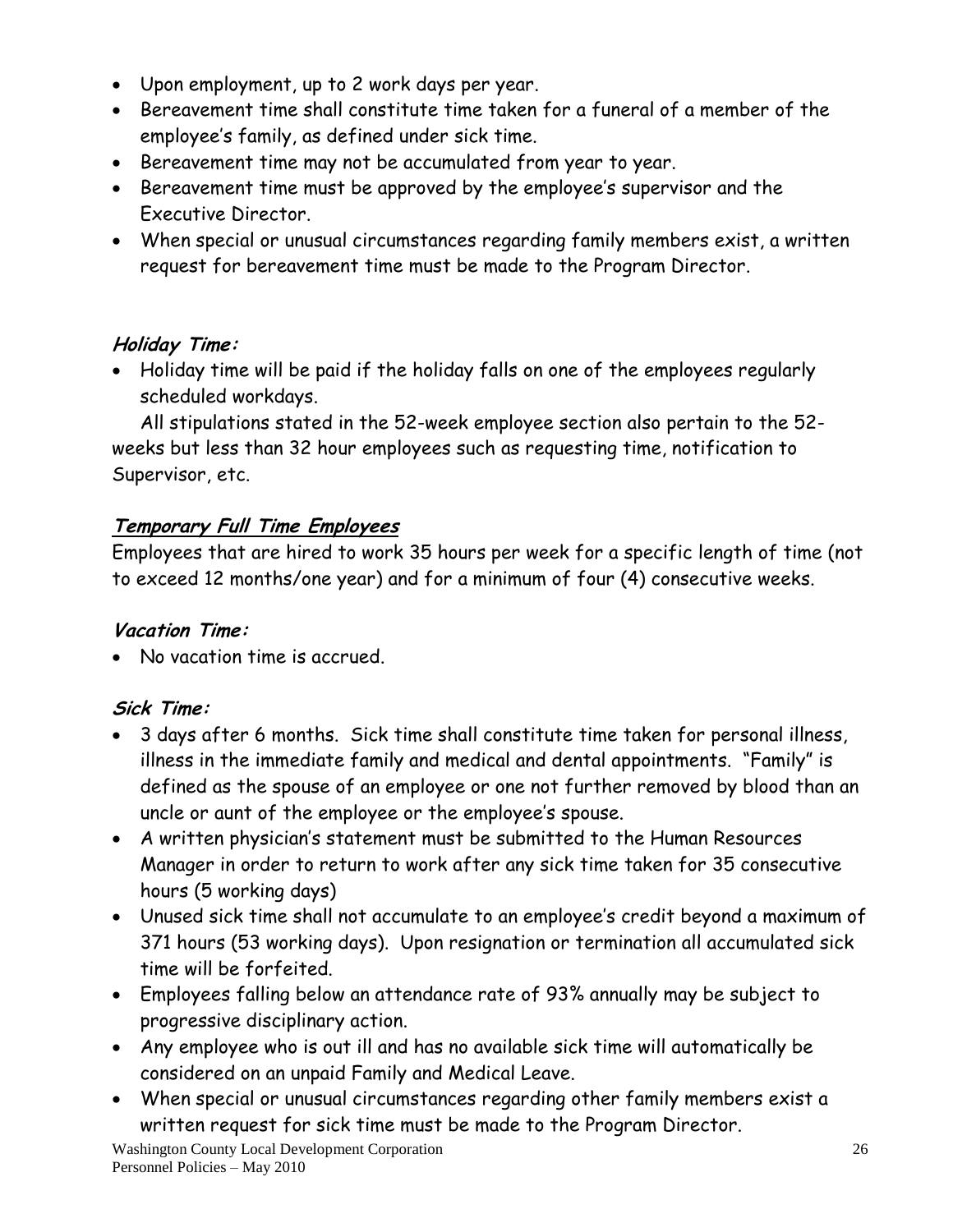### **Personal Time:**

- 2 Personal Days after six months
- Personal time may be taken for business or personal circumstances, which cannot be completed except during business hours. Personal time cannot be used to extend a holiday or vacation.
- Personal time must be requested in advance, in writing whenever possible, and approved by the employee's supervisor. The supervisor retains the discretion to refuse personal time, based on programmatic needs.

#### **Bereavement Time:**

- After six months, up to 2 days per year.
- Bereavement time shall constitute time taken for a funeral of a member of the employee's family, as defined under sick time.
- Bereavement time may not be accumulated from year to year.
- Bereavement time must be approved by the employee's supervisor.
- When special or unusual circumstances regarding family members exist, a written request for bereavement time must be made to the Program Director.

### **Holiday Time:**

Holiday time will be based on their normal work schedule.

### **Temporary Part Time Employees**

Who works less than 32 hours per week for a specific length of time not to exceed 12-months/one year. No Benefits Accrue.

# Additional Benefits

Washington County LDC carries disability, workers compensation and unemployment insurance on each employee.

### **Health Insurance** – All employees

Individual, Two person and Family plans are available to full-time employees (35 hours per week) and the program will make an annual contribution equal to the cost of an individual rate towards the premium of the selected policy.

Employees will become eligible for health insurance after completion of one months employment.

Part-time employees (less than 32 hours per week), while eligible to participate in the Health Plan, must pay the full premium.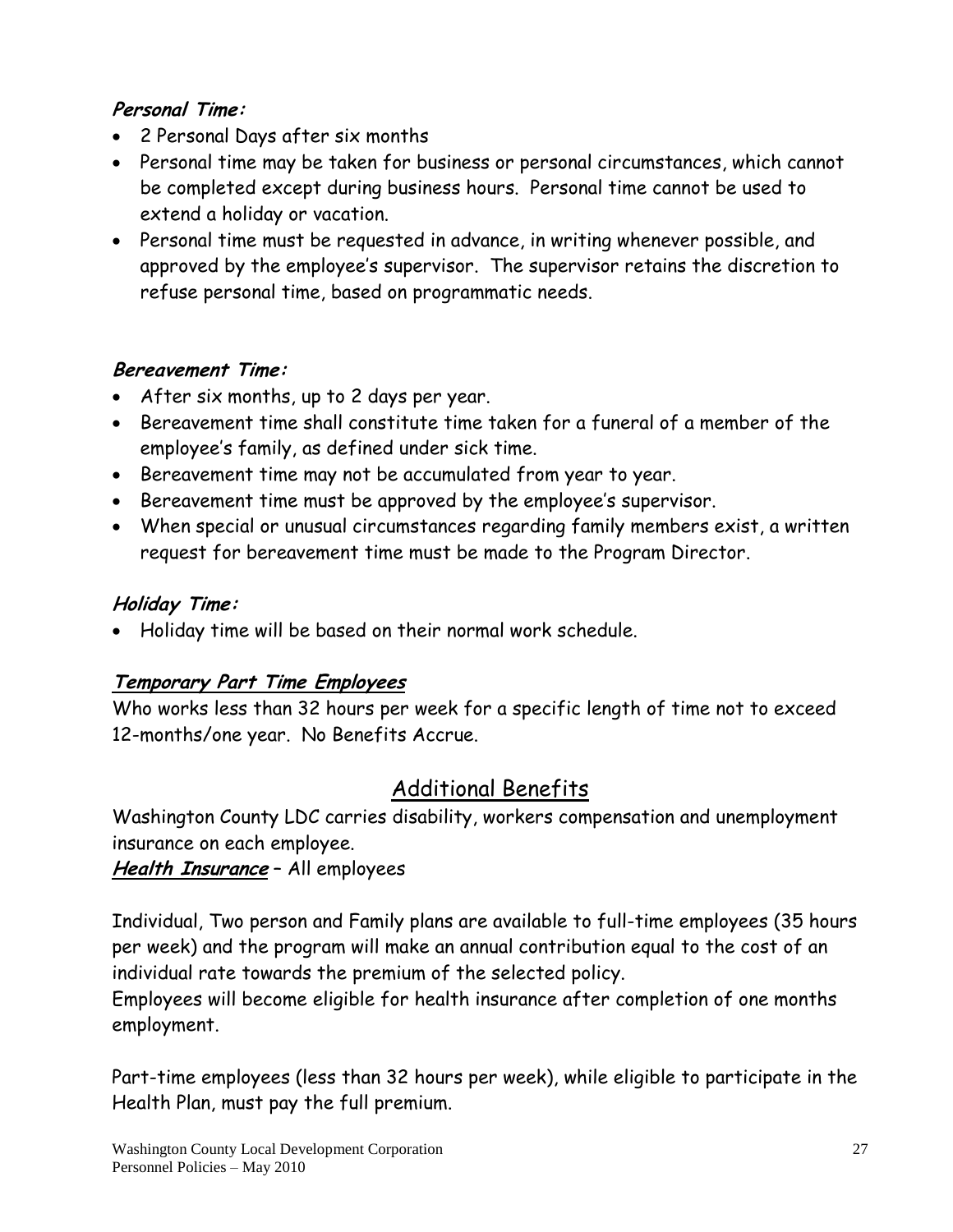Employees who retire from the agency at age 62 or over after completion of 20 years of service will be eligible to continue Health Insurance coverage under the preexisting policy when the policy allows. The corporation will pay for individual coverage not to exceed current contribution for single coverage of a current employee only when health insurance policy and corporation budgets allow. If budgets do not allow for agency contribution and the policy allows employees to continue, the employee can pay the premium to continue his/her coverage.

### **COBRA Policy**

Continuing or converting group health insurance coverage. If an employee resigns or is terminated from the program's employ, or if work hours are reduced, and if this even makes an employee or dependents no longer eligible to participate in one of the group health insurance plans, the employee and eligible dependents may have the right to continue to participate for up to eighteen months at the individual's (or dependents') expense. If an individual is determined to be disabled under the Social Security Act at the time termination or reduction in hours occurs, they may be entitled to continuation coverage for up to twenty-nine months.

Eligible dependents may also extend coverage, at their expense, for up to thirty-six months in the group health insurance plans in the event of an employee's death, divorce, legal separation, or enrollment for Medicare benefits, or when a child ceases to be eligible for coverage as a dependent under the terms of the plan. The eighteenmonth continuation coverage period provided in the event of termination or reduction in working hours may be extended to thirty-six months for a spouse and dependent children if, within that eighteen month period, the individual dies or becomes divorced or legally separated, or if a child ceases to have dependent status. In addition, if an individual is enrolled in Medicare during the eighteen-month period, a spouse and dependent children may be entitled to extend their continuation period to thirty-six months, starting on the date that the individual becomes eligible for Medicare.

If individual or eligible dependents elect to continue as members of the group health insurance plans, they will be charged the applicable premium charged to the program by the designated carriers. The premium is subject to change if the rates charged to the program increase or decrease. If this election for continuation coverage is made, an individual has the right to convert this coverage to an individual policy with the designated insurance carriers at the end of the continuation period.

Continuation coverage may end, however, if any of the following events occur: 1. Failure to make timely payments of all premiums;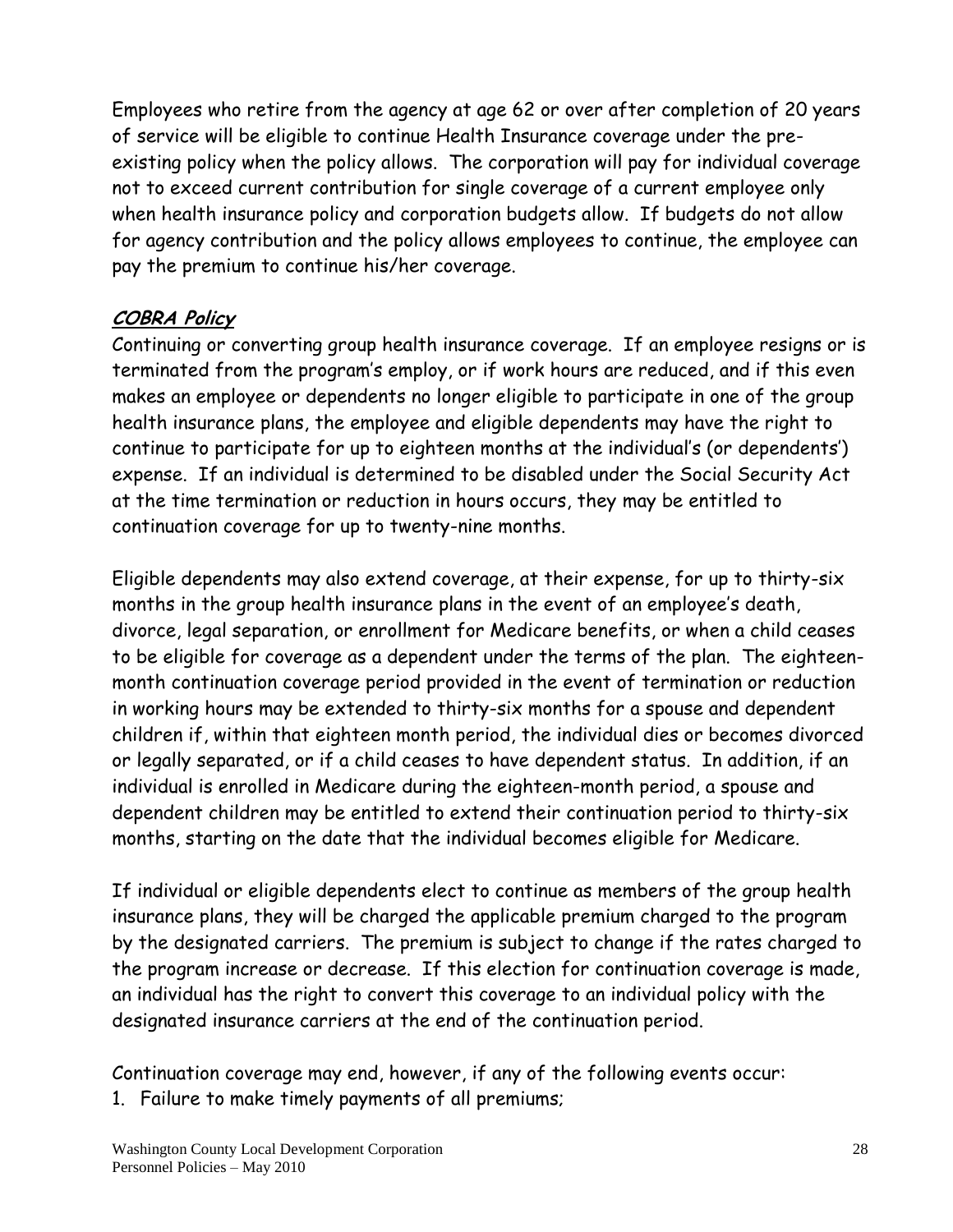- 2. Assumption of coverage under another group health plan, which does not exclude or limit coverage due to a preexisting medical condition;
- 3. The program's termination of its group health plans.

The Executive Director will contact employees concerning these options at the time termination occurs or work hours are reduced. The Personnel Representative will contact qualified beneficiaries in the event of an individual's death or enrollment for Medicare benefits. However, in the event that an employee/individual becomes divorced or legally separated, or a dependent ceases to be eligible for coverage under the group health insurance plans, the employee/individual or dependent are responsible for contacting the Personnel Manager to discuss continuation/conversion rights. Individual and qualified beneficiaries are also responsible for notifying the Personnel Manager within sixty days of qualifying for social security benefits. For further details regarding continuing or converting group health insurance benefits, please contact the Personnel Director.

### **Pension Plan**

Washington County Local Development Corporation participates in SEP plan where a percentage of our employee's compensation is the basis for distribution. No contribution is required by the employee.

### **Employee Assistance Program (EAP)**

The Employee Assistance Program is a benefit offered to assist employees and their immediate families in coping with persistent professional/personal problems or issues. The program provides confidential, short-term counseling and referrals surrounding such issues as workplace difficulties, co-worker conflicts, substance abuse, legal and financial difficulties, marital and family conflict, and emotional problems. The service is voluntary (unless required in writing through a Disciplinary Action Plan) and confidential. Brochures are available. Contact with the program can be made directly by calling 793-9768.

# **Leave of Absence**

### **Family and Medical Leave**

The Washington County Local Development Corporation adheres to the Family and Medical Leave Act of 1993 as amended January 16, 2009. To be eligible for a Family and Medical Leave an employee must have worked for the agency at least 12 months and have worked at least 1250 hours over the previous months (paid and unpaid leave are not included, it must be hours actually worked). If eligible, an employee is entitled to 12 weeks of leave (420) hours during a 12 month period measured forward from the date the first FMLA leave begins.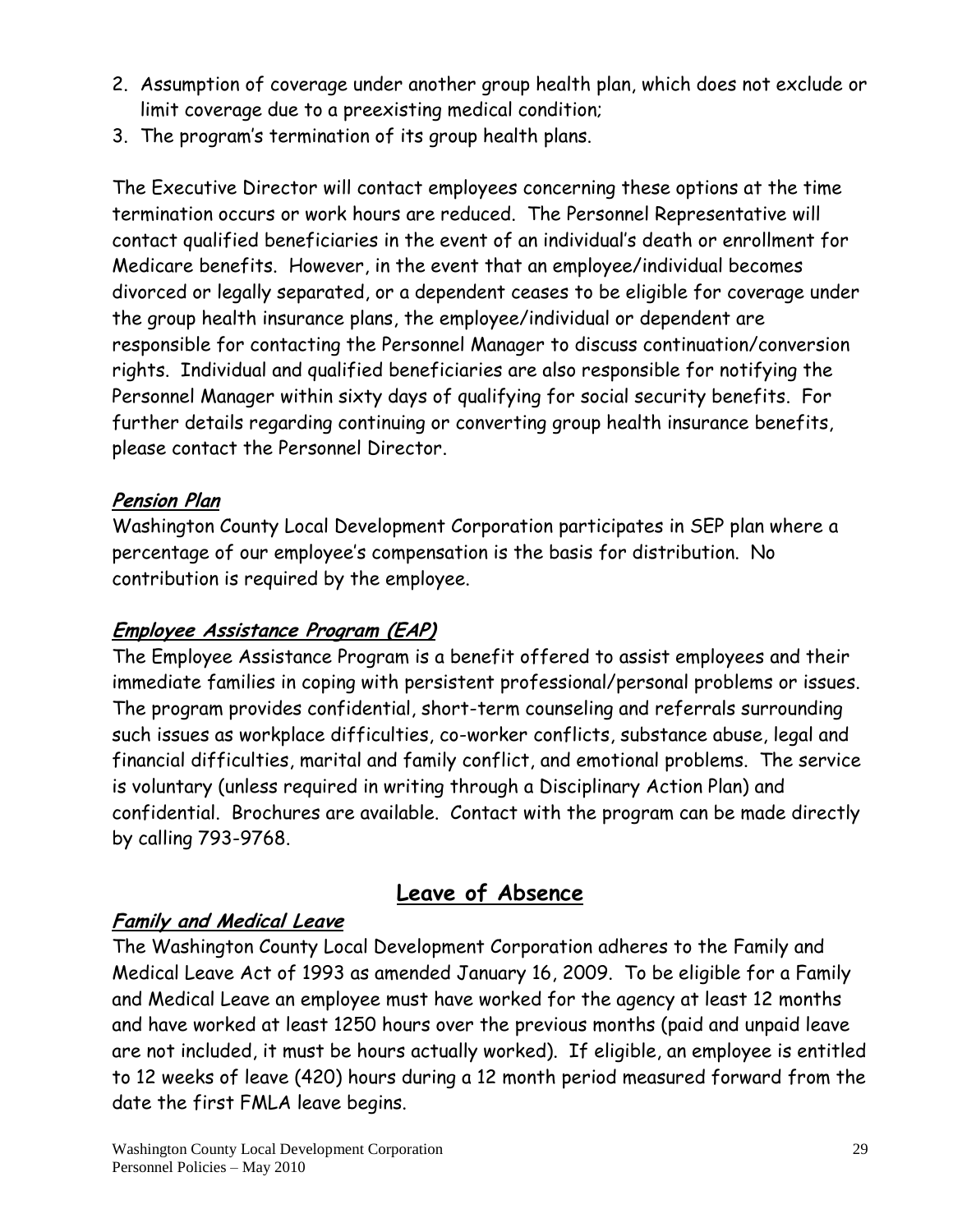In the event that an employee is out for an extended period of time (5 days or longer) and has expended any sick, personal or vacation time and meets the conditions for FMLA, the agency will invoke the FMLA. Employees will be notified in writing that the FMLA has been invoked and may be requested to provide a medical certification confirming that they are eligible for a Family and Medical Leave.

It is the program's policy to invoke the Family and Medical Leave Act (FMLA) in the following manner:

- FMLA will run concurrently with NYS Disability and Worker's Compensation. Employees on Disability or Worker's Compensation may choose to use accrued sick or personal time during this period.
- Employees who are eligible for FMLA, and are not on Disability or Worker's Compensation, must use any accrued sick and personal time during the period of leave. This paid portion of the leave will run concurrently with the Family Medical Leave.
- Employees receiving Health Insurance Benefits through the agency may continue their coverage under the same terms, and at the same contribution rate, as any other similarly enrolled employee. This benefit will extend for the duration of the 12- week annual FMLA period. Arrangements for payment must be made with the Fiscal Office prior to beginning the leave.
- Employees receiving Health Insurance Benefits through the agency, who have exhausted their designated 12-week period of annual FMLA leave, and who are continuing with an unpaid leave, will become responsible for the full health insurance premium. Arrangements for payment of the full premium must be made with the Fiscal Office prior to the start of the extended unpaid leave.
- Employees who have received health insurance benefits from the agency during a FMLA leave, and who choose not to return to work for the agency following their leave are subject to repayment of the premiums that the agency paid to maintain their health coverage.
- An employee who has exhausted his/her 12 weeks (420 hours) of FMLA in the designated "12 month period", no longer has FMLA protections of leave or job restoration.
- Employees must contact, and make arrangements to meet with the Human Resources Manager no later than one week prior to his/her expected return.
- A full copy of the Family and Medical Leave Act is available to all employees upon request to the Human Resources Manager.
- No agency policy regarding FMLA is meant to deny, nor shall it deny any employee the rights that he/she may be eligible for under the provisions of Worker's Compensation Law, the Americans with Disabilities Act (ADA) or any other applicable act.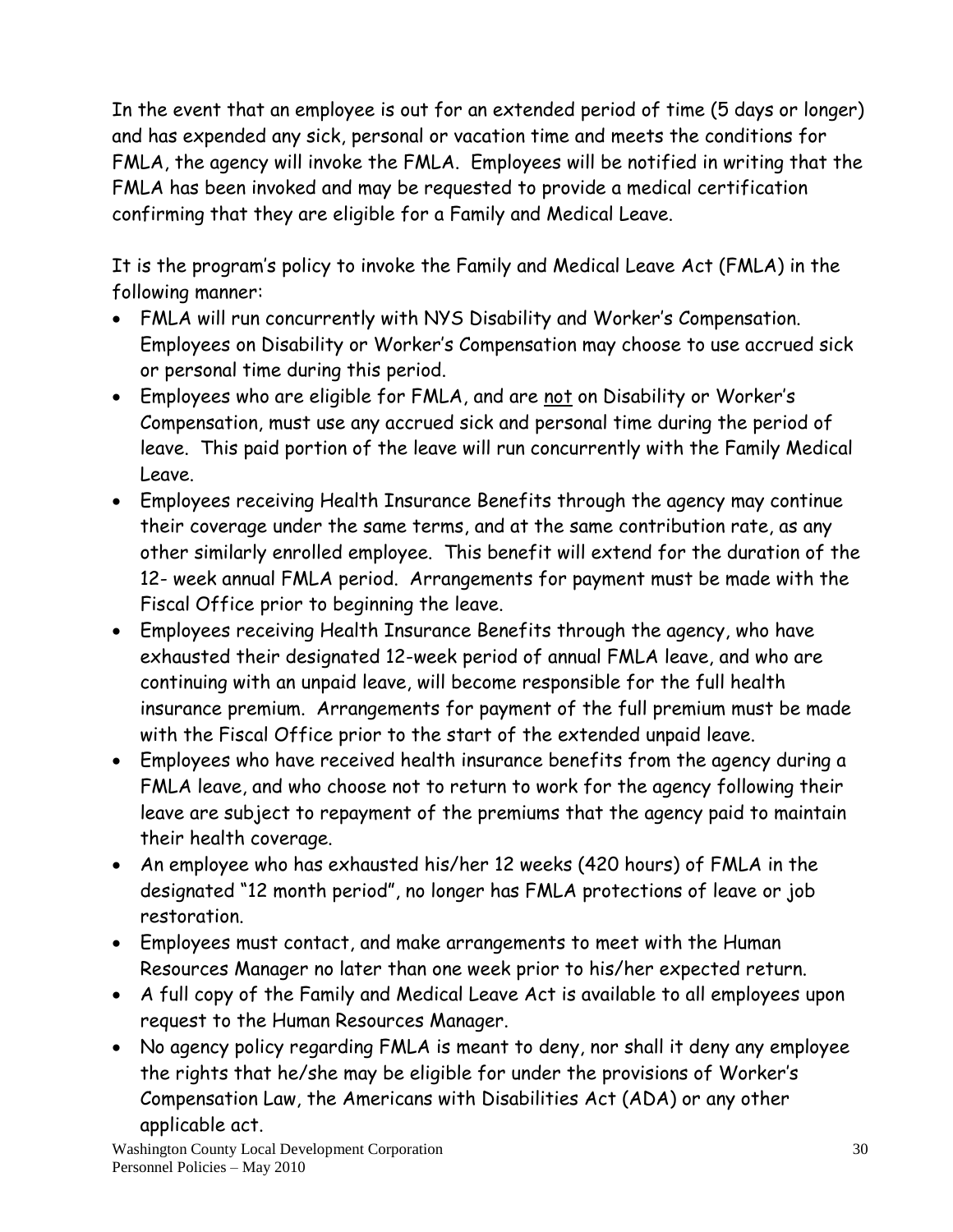### **Extended Unpaid Maternity/Paternity Leave**

In addition to disability maternity leave an employee may apply for an unpaid maternity/paternity leave of absence to cover a period not exceeding one year. This leave must be requested in writing in advance and have the approval of both the Executive Director and Executive Officers.

Vacation, personal leave and accrued sick leave may be applied during this period if the employee desires.

No sick or annual leave will be earned while an employee is on an unpaid maternity/paternity leave.

To continue health insurance coverage during an unpaid maternity/paternity leave the employee must assume responsibility for the full premium and must make prior arrangements with the Fiscal Office for these payments.

Employees must contact and make arrangements to meet with the Personnel Manager no less than three weeks prior to his/her expected return date.

### **Health Insurance – Unpaid Leave of Absence**

Any employee continuing health insurance coverage during an unpaid leave of absence will be responsible for the full premium payment to be paid to Washington County LDC on the first day of each month.

The first month that a payment is not received within 5 days of the due date a cancellation notification will be sent to the employee. Insurance coverage will be terminated 20 days from failure to receive payment.

#### **Military Leave**

An employee, other than a temporary employee, who takes a leave to perform military service will be restored to the same position or a position of like seniority, status, and pay, unless circumstances have changed so as to make it impossible or unreasonable to do so. The employee must receive a certificate of completion of military service, still be qualified to perform the duties of such position and make application for reemployment within 90 days after ending military service. An employee is guaranteed 30 Days of paid military leave (15 days for drills and 15 days for active duty).

### **Jury Duty**

Wages will not be withheld from permanent employees who are called to jury service not exceeding 3 working days. Employees must notify their supervisor prior to the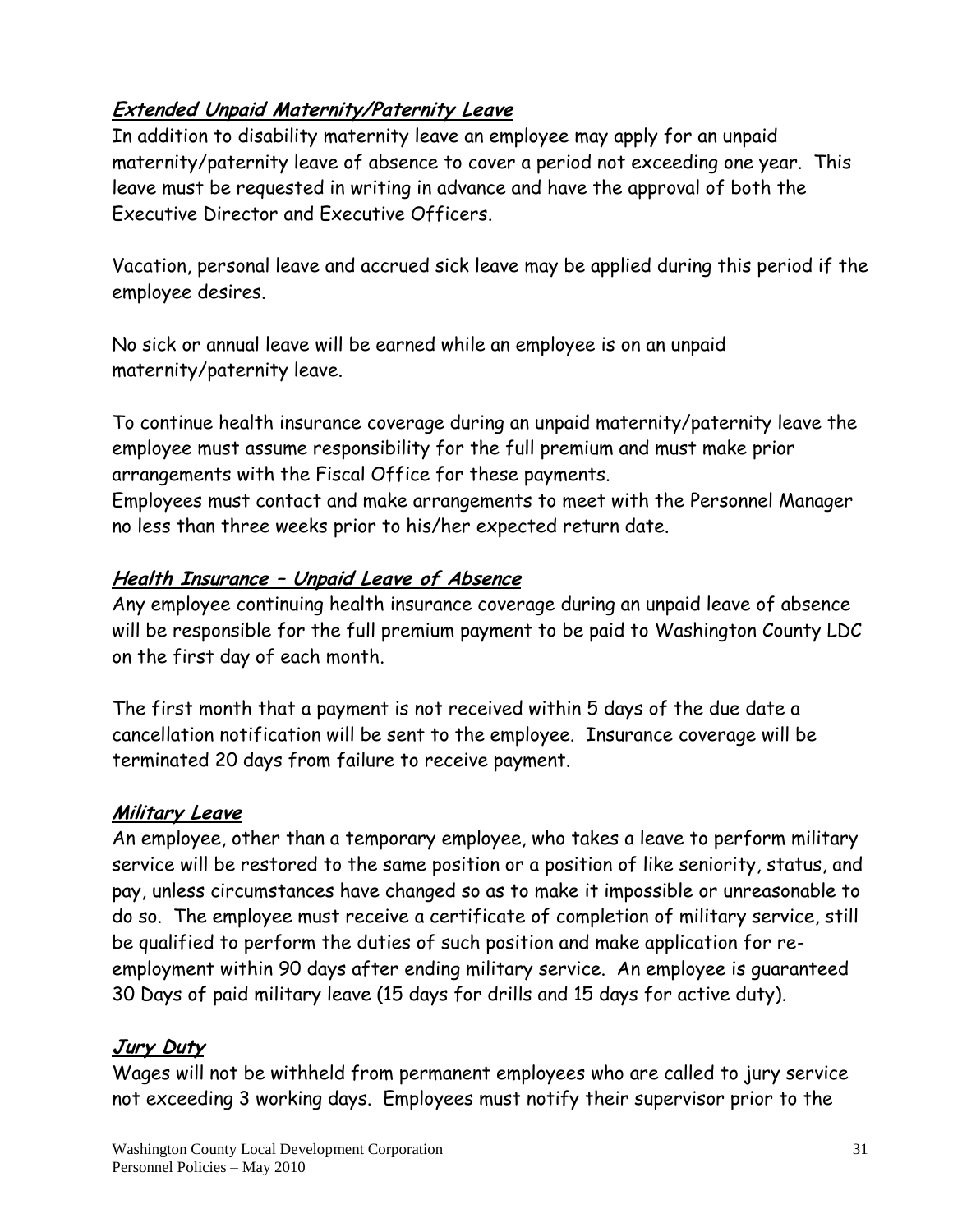commencement of serving. Jury duty requiring greater than two (2) weeks duration will be reviewed on an as needed basis.

### **Disability**

Washington County LDC provides full-time employees with disability benefits coverage in accordance with New York State Disability Benefits Law at no cost to the employee. Any employee eligible for disability insurance benefits must use all his or her sick leave accumulation prior to accepting disability payment or drawing upon disability. Anyone applying for disability should request a Disability Claim Form from the Personnel Manager. By law the maximum disability payment period is 26 weeks (including the time that sick days are used) **which begins at the time of disability and runs concurrently with any leave time used.** An employee, while off the payroll (i.e. not utilizing sick or other leave time) and on disability, will neither receive nor accrue fringe benefits until the employee returns to work. While an employee is on disability the agency will maintain their current benefit level of health insurance coverage for a maximum period of six months **(which commences on the date of disability).** The employee will be responsible to pay any employee contribution directly to the agency or their coverage will be terminated.

### **Workers' Compensation**

Benefits are available if any employee is disabled because of accidental injury which is a direct result of your job. Any injury, major or minor, arising out of and in the course of employment should be reported immediately to the employee's supervisor who will submit a notice of injury to the HR Manager. Do not pay any medical or hospital bills in connection with your injury. Only New York State physicians are rated and authorized by the NYS Workers' Compensation Board to attend in compensation cases, except in emergency or referrals. No compensation is payable for the first seven days of your disability unless disability exceeds 14 days. In the latter event, you are entitled to payment for the first seven days as well. Once an employee is drawing Workers' Compensation payments, has exhausted all their leave time and is off the payroll, the Agency will maintain their current health insurance benefit level for a maximum period of one year. The employee will be responsible to pay any employee contribution directly to the Agency.

# **Leave for Breast Cancer Screening**

Washington County Local Development Corporation Personnel Policies – May 2010 32 An employee shall be entitled to absent him or herself and shall be deemed to have a leave of absence from his or her duties or service for a sufficient period of time, not to exceed three hours on an annual basis, to undertake a screening for breast cancer. The entire period of the leave of absence granted pursuant to this section shall be excused leave and shall not be charged against any other leave the employee is otherwise entitled to, however the leave must be formalized with a Time-Off Request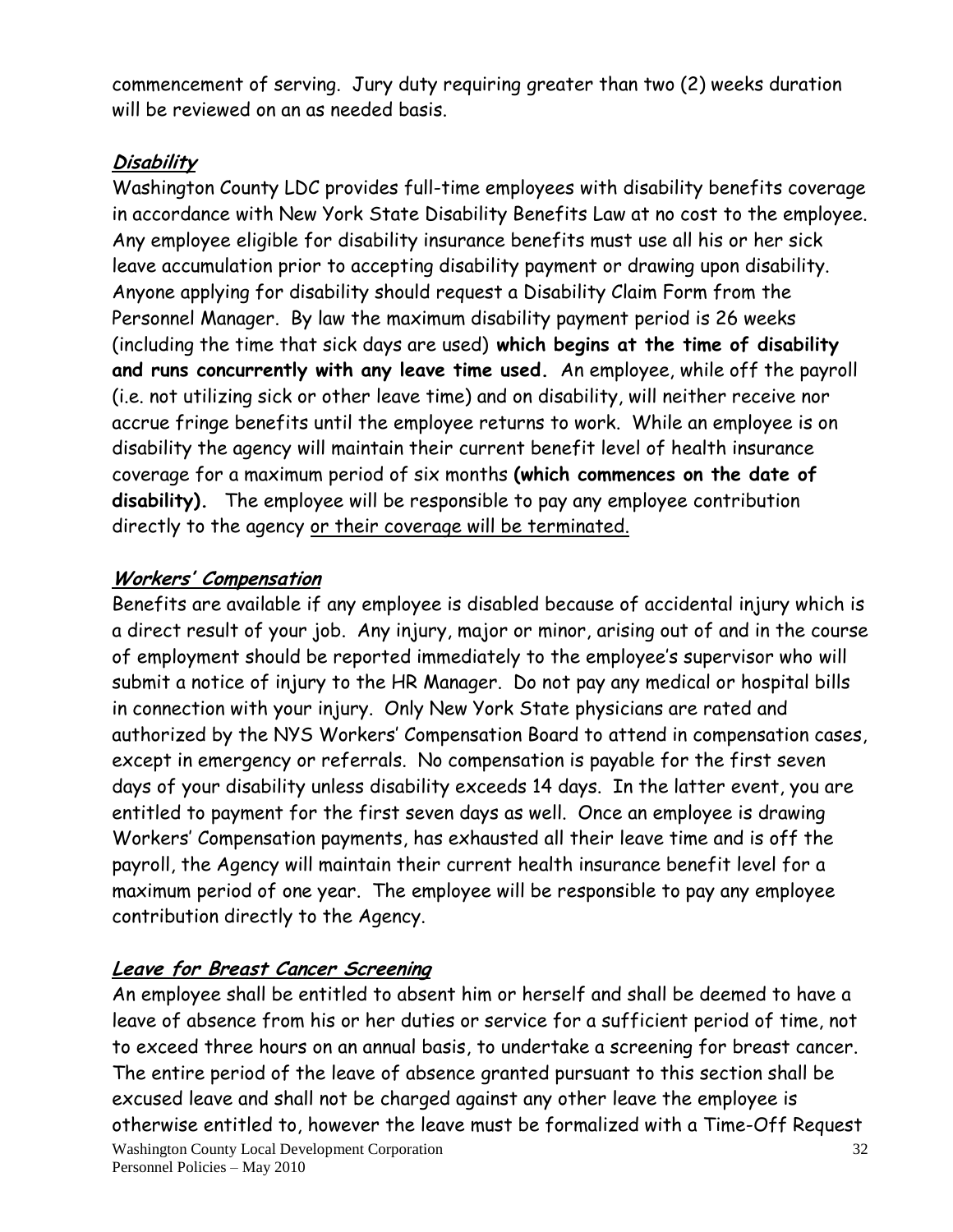form submitted to the employee's supervisor. The employee's supervisor may request supporting documentation.

### **Leave for Prostate Cancer Screening**

An employee is entitled to absent himself and shall be deemed to have a leave of absence from his duties or service for a sufficient period of time, not to exceed four hours on an annual basis, to undertake a screening for prostate cancer. The entire period of the leave of absence granted pursuant to this section shall be excused leave and shall not be charged against any other leave the employee is otherwise entitled to, however the leave must be formalized with a Time-Off Request form submitted to the employee's supervisor. The employee's supervisor may request supporting documentation.

### **Leave for Blood Donation**

Two hours of leave of absence will be granted in any twelve month period to an employee who seeks to donate blood. Employee, in regards to blood donation, is defined as someone who works 20 or more hours per week who seeks to donate blood. The leave of absence may not exceed three hours, unless otherwise agreed to by the Agency. Employee's supervisor may request supporting documentation.

#### **Nursing Mothers**

Employees who are nursing mothers will be provided reasonable unpaid break time, or may use paid break time or meal time each day to allow them to express breast milk for nursing children up to the age of three following the child's birth.